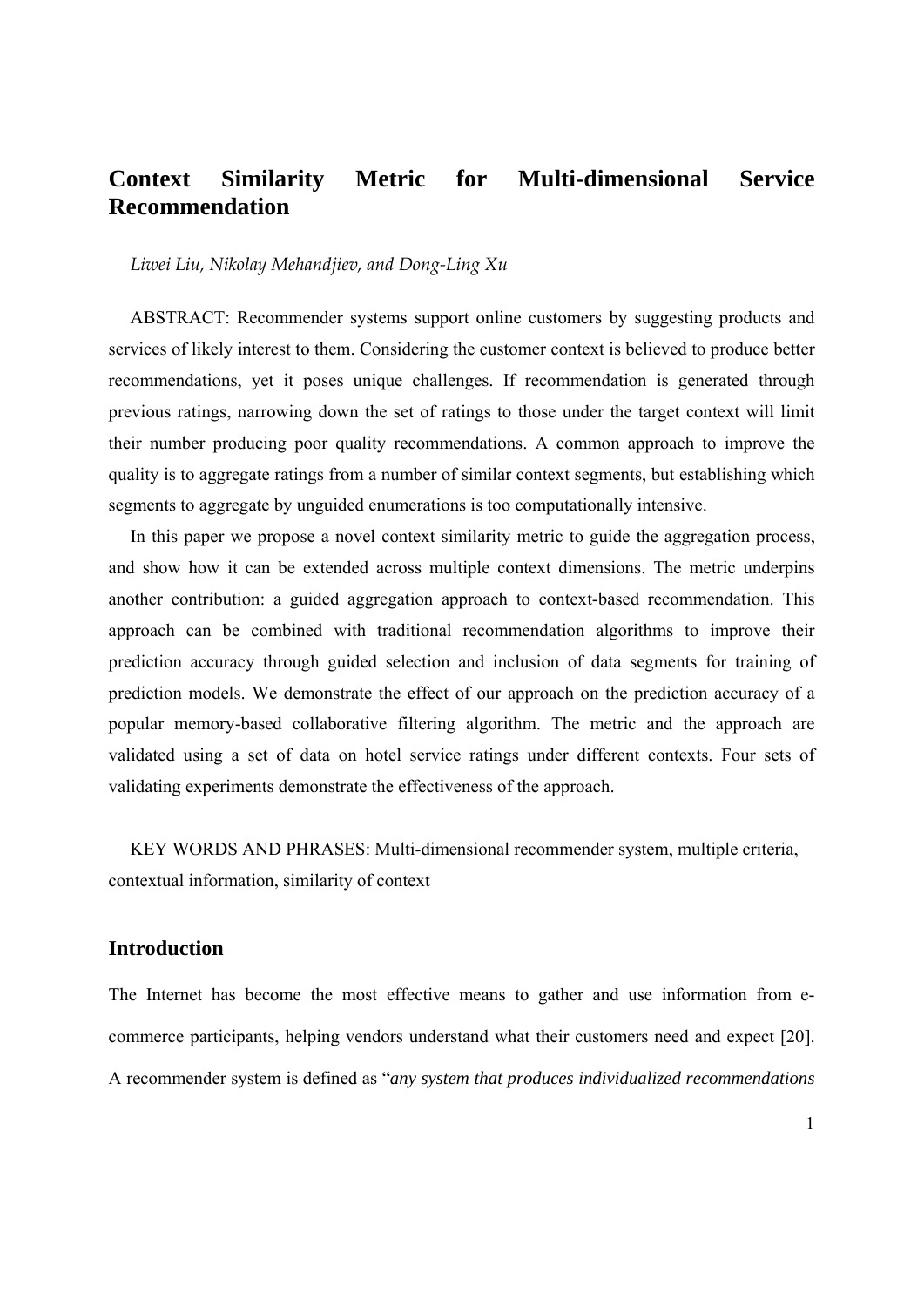*as output or has the effect of guiding the user in a personalized way to interesting or useful objects in a large space of possible options*" [11]. Such systems are often used by e-commerce websites to help consumers make purchasing decisions and hence increase e-commerce sales.

Recent research addresses certain limitations of current recommendation technologies, such as improving understanding of users and items in order to take full advantage of the information in the user's transaction histories and other available data, incorporating contextual information, supporting selection based on multiple criteria, and reducing intrusiveness *etc* [4]. In this paper we focus on incorporating contextual information to improve the accuracy with which we can predict customer preferences, and offer two contributions: a multi-dimensional context similarity metric and a guided aggregation approach to incorporating context within traditional recommendation algorithms exemplified by the collaborative filtering algorithm.

Our focus on context is motivated by its importance in shaping user preferences. Indeed, Adomavicius *et al* [3] state that the degree of incorporation of contextual information in a recommendation method can affect the accuracy of predicting consumer preferences. If we take hotel recommendation as our example used throughout the paper, one of the context dimensions affecting user's selection is the time of the trip. A seaside hotel is more popular in summer than in winter. Another context dimension can be the companion with whom the user plans to travel. Travelling with friends will favor central hotels close to entertainment places, whilst travelling with family and especially with children favors quiet hotels.

A conventional way to consider context is to follow the reduction-based approach [3] and only focus on those purchase and ranking histories that are under the same context as the intended one. This however may result in insufficient training data and hence produce poor recommendations. This can be addressed by extending the training set through aggregating data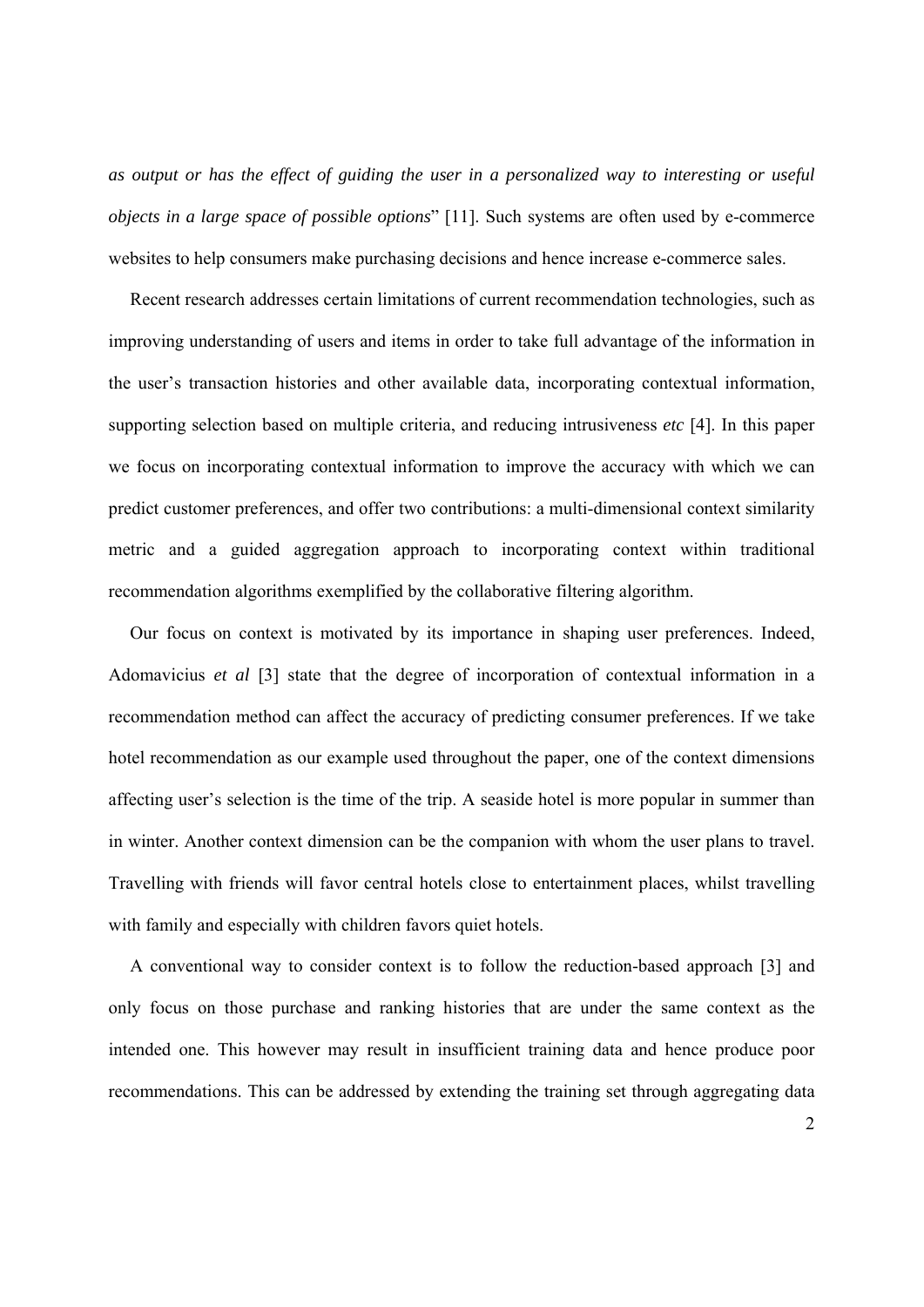from wider range of similar context values, presuming that similar context values yield similar user preferences. Seeking effective ways to aggregate data into a training set is the focus of this paper. We aim to address the limitations of the "unguided" approaches (e.g., [3]), which seek better recommendation results by enumerating different combinations of context values.

We propose a novel context similarity metric to guide the process of selecting and aggregating ratings from similar context values, and demonstrate how it can be extended across a number of context dimensions. The metric is the basis on which we develop a guided aggregation approach to enable context-aware recommendation. We demonstrate how our approach enables recommendations with improved accuracy and reduced computational costs. We offer two theoretical contributions and one experimental contribution as follows:

Firstly, the proposed context similarity metric can calculate which context values are similar to the values specifying the target context for recommendation. We extend a single dimensional metric to make it suitable for a multi-dimensional context space.

Secondly, we propose the context similarity metric to guide the aggregation of the data in a training set when there is no sufficient data for quality recommendation within the target context, avoiding "blind" enumeration whilst retaining the quality of prediction of the reduction-based approach and its compatibility with any traditional two-dimensional recommendation algorithms. In this paper, we demonstrate the effect of our approach by applying it to a well-known collaborative filtering algorithm extended with multiple criteria ratings [1].

Our third contribution comprises the results from a comprehensive validation and testing on the metric and the approach through four sets of experiments upon a set of data containing user rankings of hotels under a number of different contexts and criteria.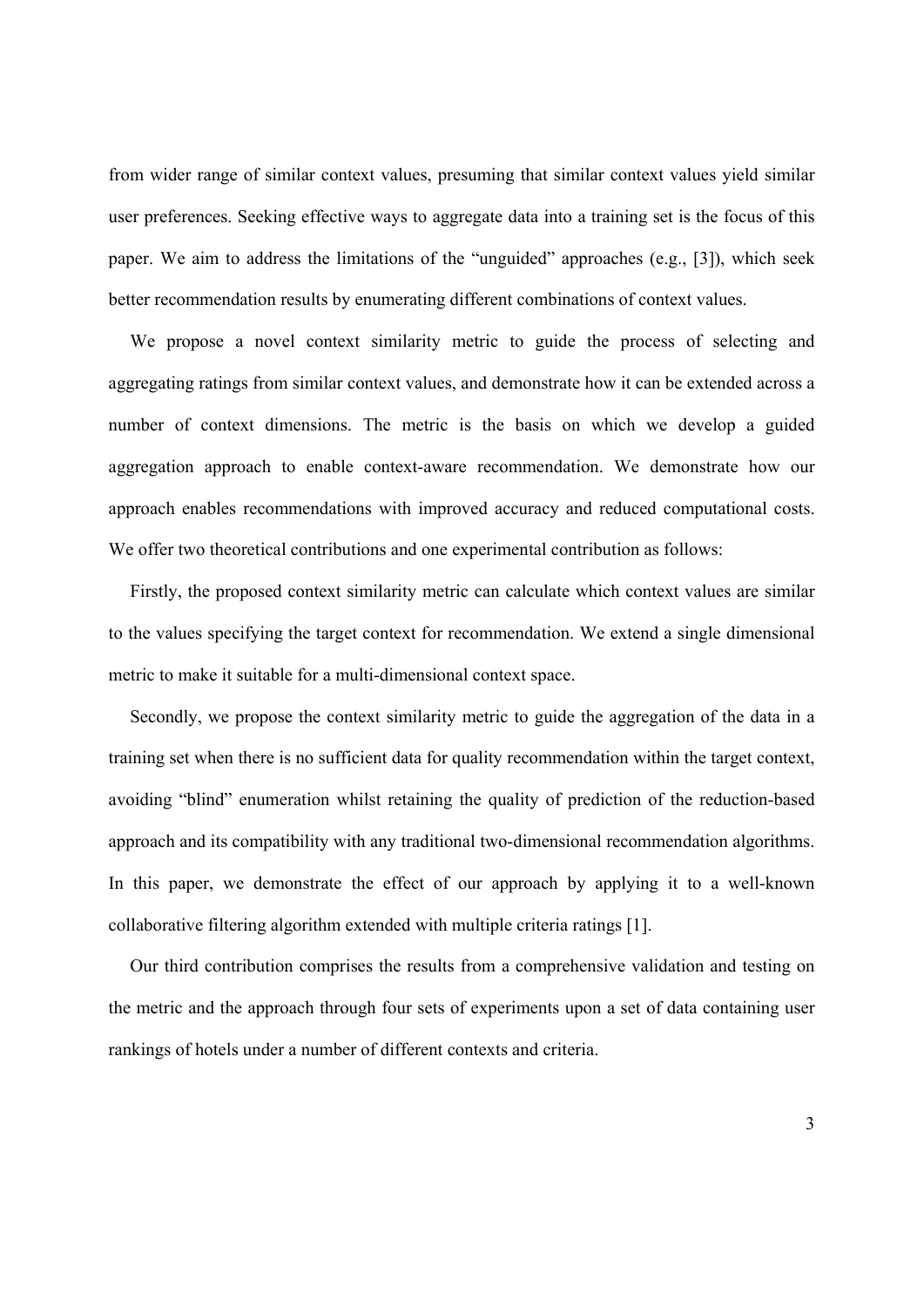The remainder of the paper is organized as follows: we begin with a description of several popular recommendation approaches. Then we discuss different context dimensions and present our metric and how it can be used to calculate the similarity of different types of context values. After that, the proposed approach is presented. Four sets of experiments are then implemented to evaluate the approach. Afterwards, we compare our approach with other related work and discuss their differences. We conclude and discuss the future work at the end of the paper.

## **Preliminaries**

Recommender systems can be classified into four types according to the number of decision criteria and number of context dimensions they consider as their input data [27]. *Criteria* here are usually represented as the users' opinions of different item features (or properties). This contrasts with *context dimensions*, which represent different types of parameters characterizing the circumstances in which the item is to be used. Take hotel recommendation as an example, the location and cleanliness of the hotel are the criteria, while a context dimension is the purpose of your visit, such as visit for work or for leisure.

These four types of recommender systems are: (I) "*traditional*" systems or single-criterion 2 dimensional systems (i.e., only use the single criterion of ratings and the dimensions of user and item), (II) *multi-context* systems or (single-criterion) *multi-dimensional systems* (i.e., add context dimensions to the two core dimensions), (III) *multi-criteria* (2-dimensional) systems (i.e., include multiple criteria information), and (IV) *multi-criteria multi-dimensional* recommender systems (i.e., include multiple criteria and context information). Most of the existing recommender systems on the market are "traditional" [3], though within the research community, a significant volume of further work has been done in extending systems to either multidimensional ones or multi-criteria area ones, with only a couple of systems integrating both.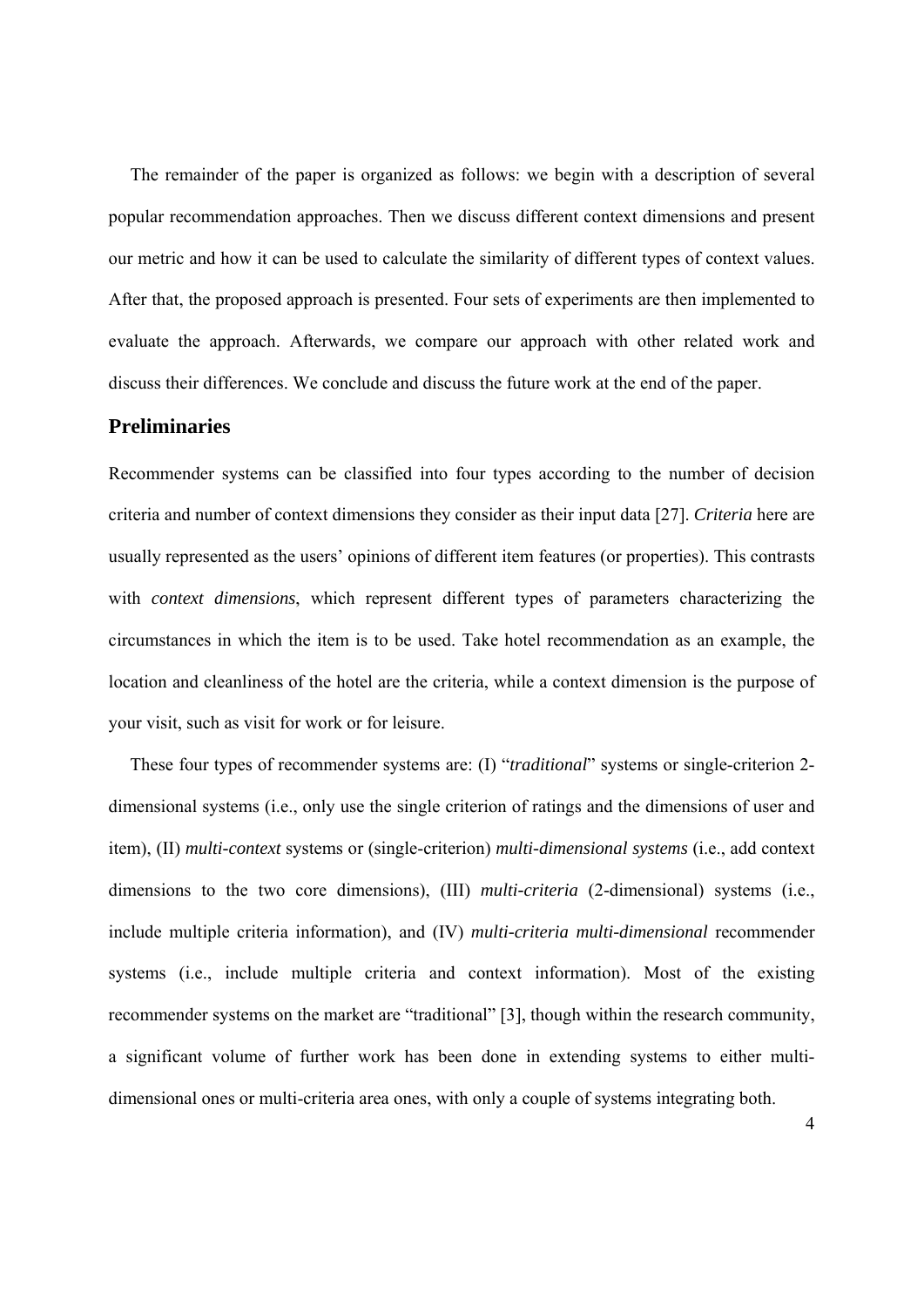#### *Traditional Recommender Systems*

Traditionally, recommender systems are based on a single factor/criterion, which is usually a numerical rating that represents user's preference of the whole item [4, 30]. Two types of entities, users and items, are used for the recommendation, which results in the two classical dimensions, R: Users  $\times$  Items  $\rightarrow$  Ratings. A traditional recommender system is initialized by users' ratings that are either explicitly or implicitly collected. Then for each target user it tries to choose the item which maximizes the estimated utility  $R$  of the item for this user [4].

The recommender system can predict a rating which a user will give to an item, or order these ratings and return the most highly rated items as a list of top-N recommendations to the target user [38] [44]. In general, recommender systems use the information of user characteristics, item features, and behavior of similar users [31]. The algorithms for making the recommendation are usually classified (e.g. in [4], [19], [23], [18]) into three categories: collaborative filtering, content-based and hybrid algorithms.

Among these algorithms, *collaborative filtering* (CF) algorithm is the most popular one [34] , which recommends to users those items which are liked by similar users. Users are similar if they have similar past rankings, assuming that users who had common interests in the past, tend to have similar tastes in the future [6, 8]. GroupLens, Ringo and Amazon.com *etc* are all successful applications of the CF algorithm [35, 42]. According to Breese, Heckerman and Kadie [10], CF algorithms can be grouped into two classes: memory-based which recommend based on the preference of nearest neighbors, and model-based which recommend by building a model of user ratings. Both practical experience and research have reported that memory-based algorithms such as the nearest-neighbor algorithm have excellent performance in terms of accuracy [44].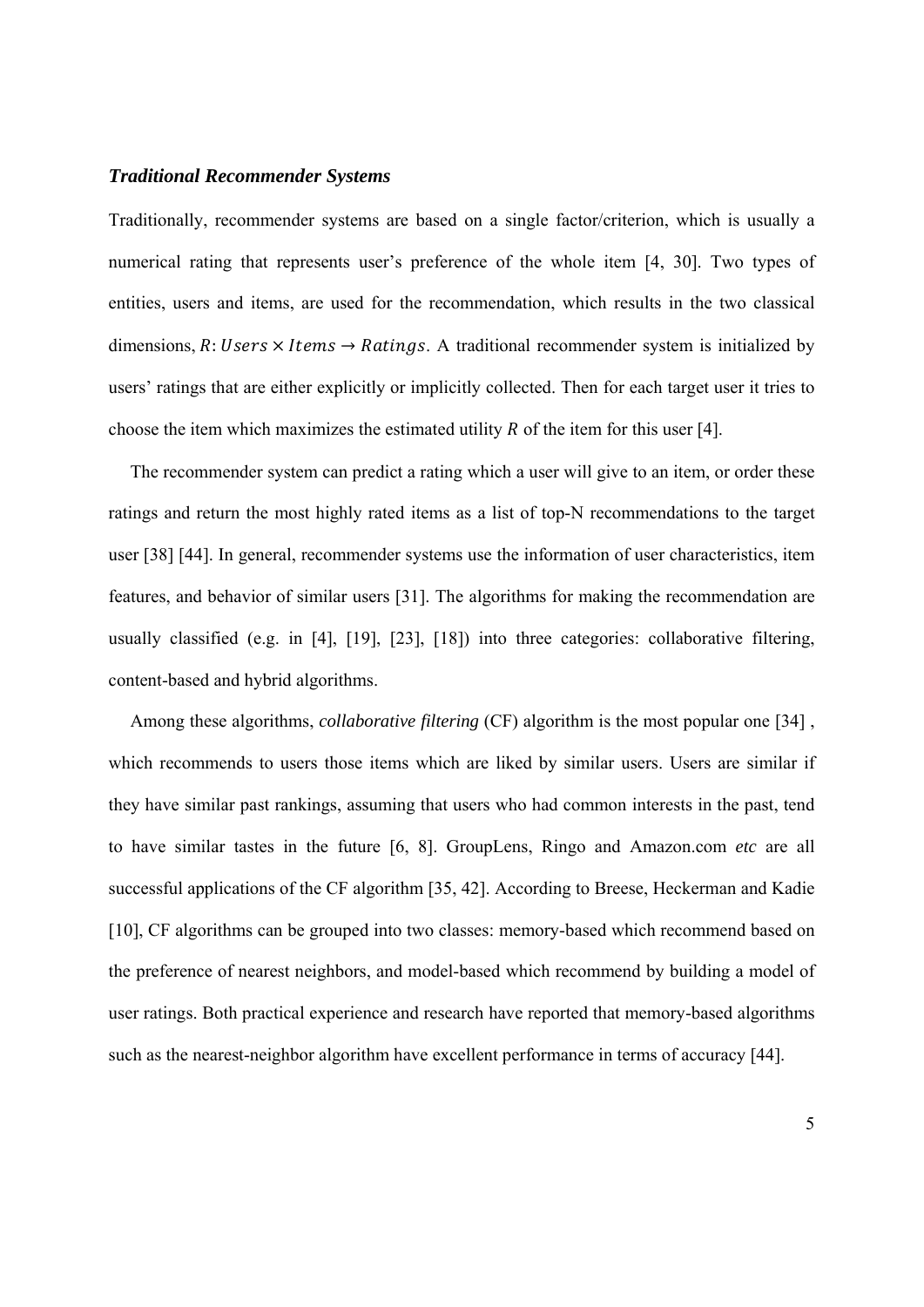The genetic memory-based algorithm, also used in this paper, computes a prediction by aggregating the ratings of other users for the same item, such as:

$$
r_{u,i} = \overline{r_u} + k \sum_{u' \in U} sim(u, u') \times (r_{u',i} - \overline{r_{u'}})
$$
 (1)

Where  $U$  denotes the set of the best similar users to our target user  $u$  who have rated the target item *i*;  $r_{u,i}$  is the rating given by user *u* to item *i*,  $\bar{r}_u$  is defined as the average ratings of all the items rated by user u, and k is a normalizing factor in the equation, calculated as  $k =$  $1/\sum_{u' \in U} \text{sim}(u, u')$  [4]. Here  $\text{sim}(u, u')$  represents user similarity.

User similarity is used to locate the "neighbors" of the active user which is also another key issue in CF [4], *i.e.* those users who share similar taste to the active user according to their preference histories. Pearson correlation and cosine-based techniques are the two used most widely [4] [5]. The values returned by both techniques range from  $-1$  to  $+1$  and denoted as  $sim(u, u')$  in (1). The greater the returned value, the more similar are these two users.

#### *Multi-criteria Recommender Systems*

Recommender systems which consider multi-criteria ratings are known as multi-criteria recommender systems, and many of them engage with Multiple Criteria Decision Making (MCDM) methods [28, 39]. As Manouselis and Costopoulou have stated, MCDM methods can facilitate the recommendation process [28]. The utility function of a multi-criteria systems can be denoted as R: Users  $\times$  Items  $\rightarrow$  R<sub>0</sub>  $\times$  R<sub>1</sub>  $\times$  ...  $\times$  R<sub>k</sub>, where R<sub>0</sub> represents the total rating if there is any, and  $R_c$  represents the rating of each possible criterion  $c$  ( $c = 1,2,...,n$ ). However, MCDM methods (e.g., AHP [36] or multi-attribute utility function approaches [9]) are aligned with situations where the decision is of high value, and users have sufficient time to select criteria weights and rank products according to each individual criterion. Since recommender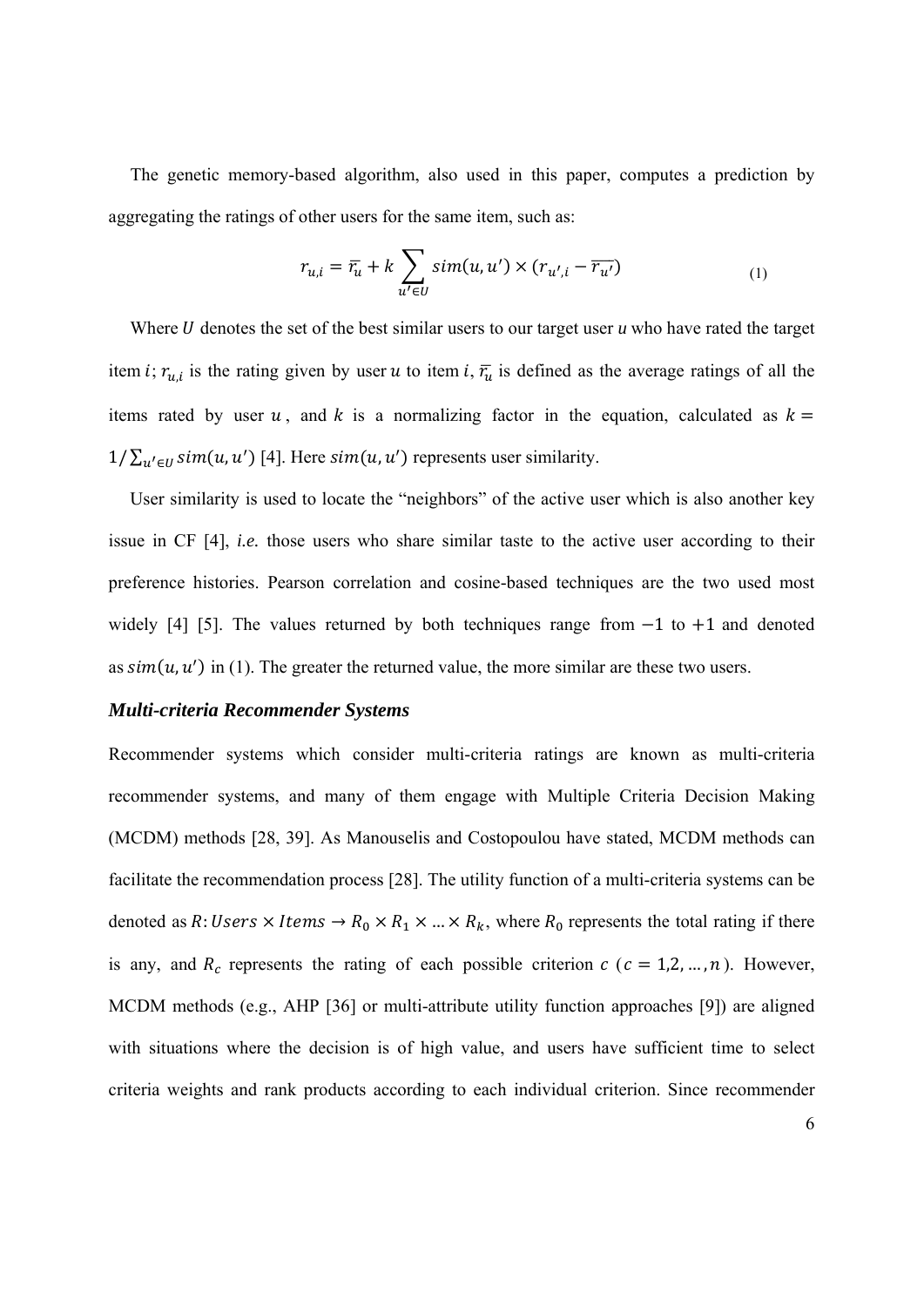systems usually aim to provide "instant" result, incorporating multiple criteria within an effective recommender system would need innovative mechanisms to achieve the speed expected.

One way to leverage multi-criteria ratings into similarity computation is to use multidimensional distance metrics [1]. It starts by calculating the distance between two users' ratings for the same items. Euclidean distance is chosen as it is a widely accepted way to compute distance in multi-dimensional space. The inverse of the distance is used to measure the similarity between these two users [1]. The distance between user  $u$  and  $u'$  on item  $i$  is:

$$
d(u, u') = \frac{1}{|I|} \sum_{i \in I} \sqrt{\sum_{j=0}^{n} (r_j - r'_j)^2}
$$
 (2)

Where I is the set of items that are rated by both  $u$  and  $u'$ , n is the number of the criteria, while  $r_i$  is the rating of user u on criterion *j*. Since similarity of two users is opposite to the distance of them, we denote the similarity as the inverse of the distance, and it is shown as:

$$
sim(u, u') = \frac{1}{1 + d(u, u')} \tag{3}
$$

The larger the similarity measure, the more similar the two users. Multiple criteria ratings provide more information about user preferences regarding different aspects of items than singlecriterion ratings. Hence multi-criteria recommender systems have the potential to increase the prediction accuracy of user preferences comparing to traditional ones [1] [2]. In fact, there is much research work reporting that multi-criteria recommender systems outperform the traditional ones in most cases, such as in Adomavicius [1] and Zhang [46] *etc*.

However there are also cases reported in literature that multi-criteria recommendations actually underperform traditional single-criterion ones [1]. Even with multi-criteria ratings,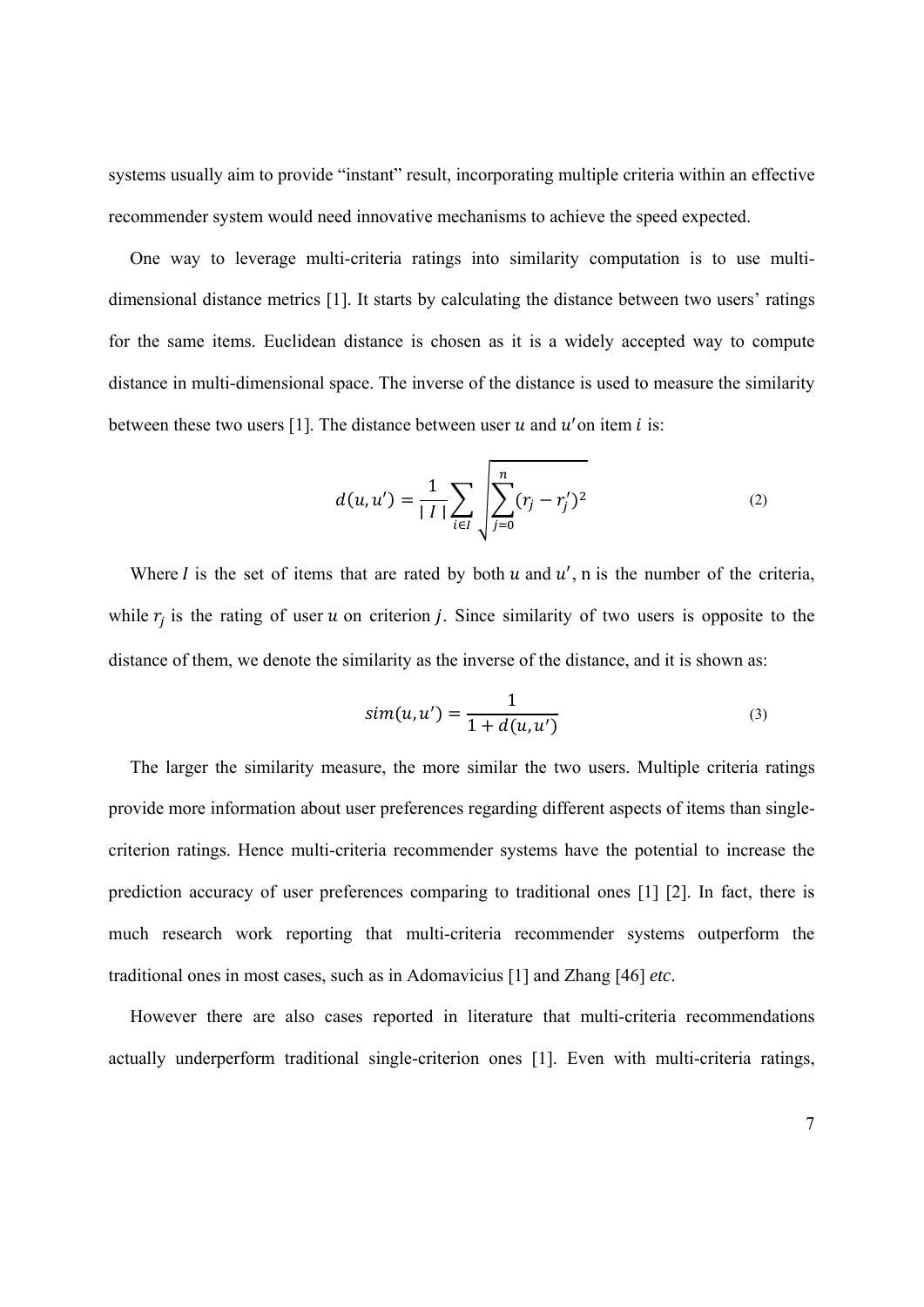different approaches may provide different levels of accuracy depending on the domain, and one approach may fit one dataset better than the other one [1].

In our earlier work [26], we have demonstrated that the multi-criteria ratings approaches provide a more accurate prediction than a single rating CF in our dataset, especially when the user similarity is calculated through Euclidean Distance. These findings motivate our use of Euclidean Distance for calculating user similarity in this paper.

Another extended area is multi-dimensional recommender systems, where context dimensions are added to the traditional two dimensions to produce better estimates of the utility function R.

#### *Multi-dimensional Recommender Systems*

A multi-dimensional, or context-aware recommender systems extend the traditional ones by incorporating contextual information, adding the contextual dimensions to the traditional two dimensions  $S = Users \times items$ , resulting in multiple dimensions  $S = D_1 \times D_2 \times \cdots \times D_n$ . The rating function is then  $R: D_1 \times D_2 \times \cdots \times D_n \to Ratings$  [3].

In the example of recommending movies, contextual information such as time, place, and accompanying persons will be considered, indeed the movie suitable for watching with one's partner in cinema on Saturday is different from the one watched at home with his/her parents on a weekday. Then the recommendation space will become  $S = User \times Movie \times Time \times$ Place  $\times$  Accompany from the original two dimensions [3].

We will now describe the "context" concept from our perspective and motivate the inclusion of context information in the recommendation.

#### *Context*

Context is defined in a variety of ways from literature, such as [40] [24]. Here we use one of the most referenced context definitions, where context is defined as "any information that can be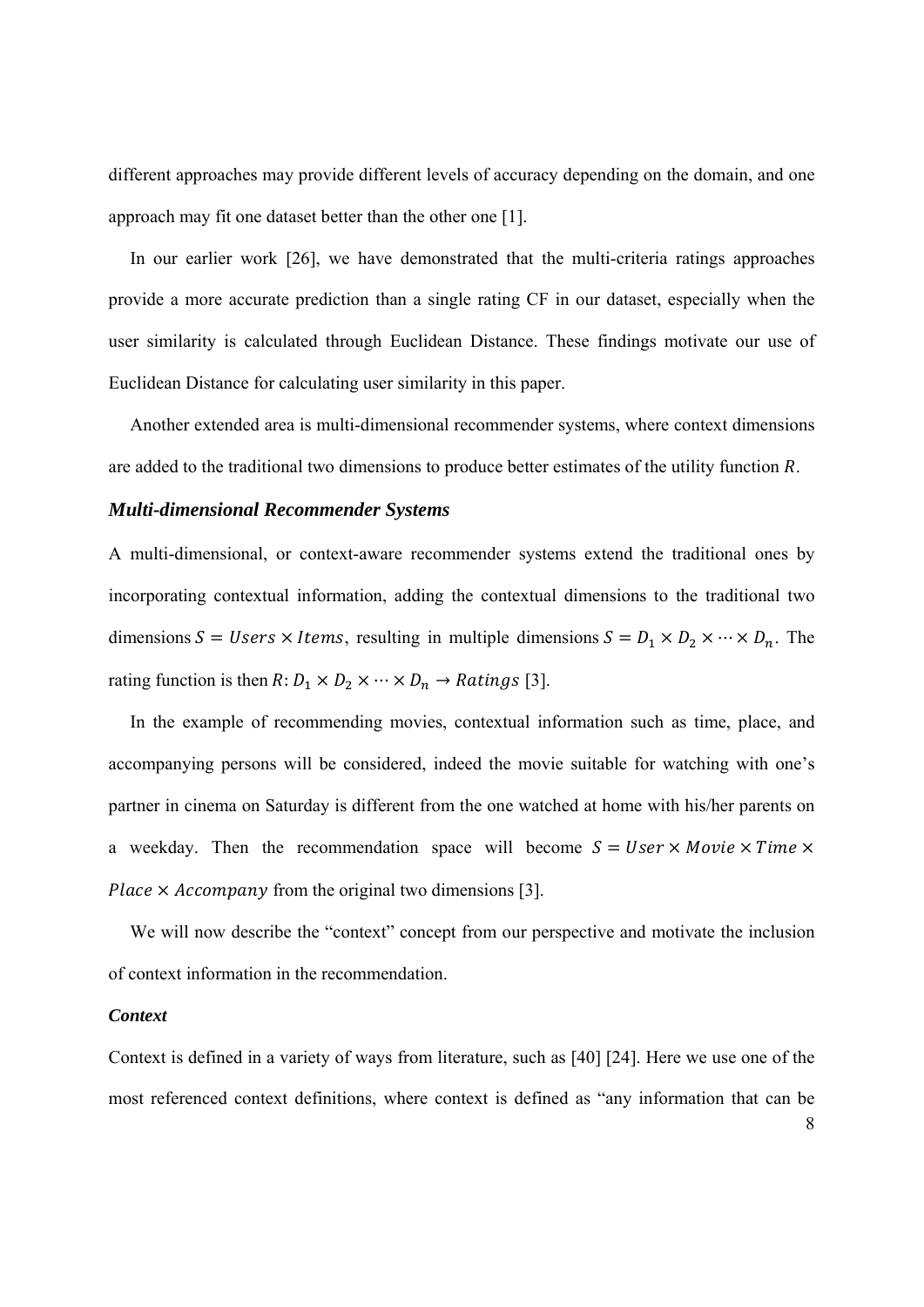used to characterize the situation of an entity", and the entity is defined as "a person, place, or object that is considered relevant to the interaction between a user and an application, including the user and applications themselves" [15].

Context plays an important role in recommendation since it can affect the user's decision. For instance, in the hotel rating example from the introduction of this paper, business travelers would choose an expensive hotel to ensure good rest, whilst leisure travelers may choose a cheaper hotel. Lilien *et al* [25] point out that "consumers vary in their decision-making rules because of the usage situation, the use of the goods or services (for family, for gift, for self) and the purchase situations (catalog sale, in-store shelf selection, salesperson aided purchase)" [25]. Stewart and Malaga [43] argue that the context created by an organization's positioning in a particular set of web links affects the user's trust in the organization after their visit of the web site, and trust is crucial to the success of e-commerce [43]. Adomavicius *et al* state and prove that a more accurate prediction of the user' preferences depends on the degrees of incorporation of contextual information into a recommender system [3], since contextual recommendation can affect customer's purchase behaviors and their trust in provided recommendations [16]. Palmisano *et al* [32] provide a rare example of experimental support by conducting an empirical study that systematically investigates the extent to which contextual information matters in predicting customer behavior. They have built two models, with and without contextual information, demonstrating that the predictive performance with context is higher than that without context for most experimental settings. User preferences may differ depending on the context, but also, more importantly, similar users tend to prefer the same item within the same context or across similar contexts. We follow the same experimental design to validate the value of context within our approach and domain.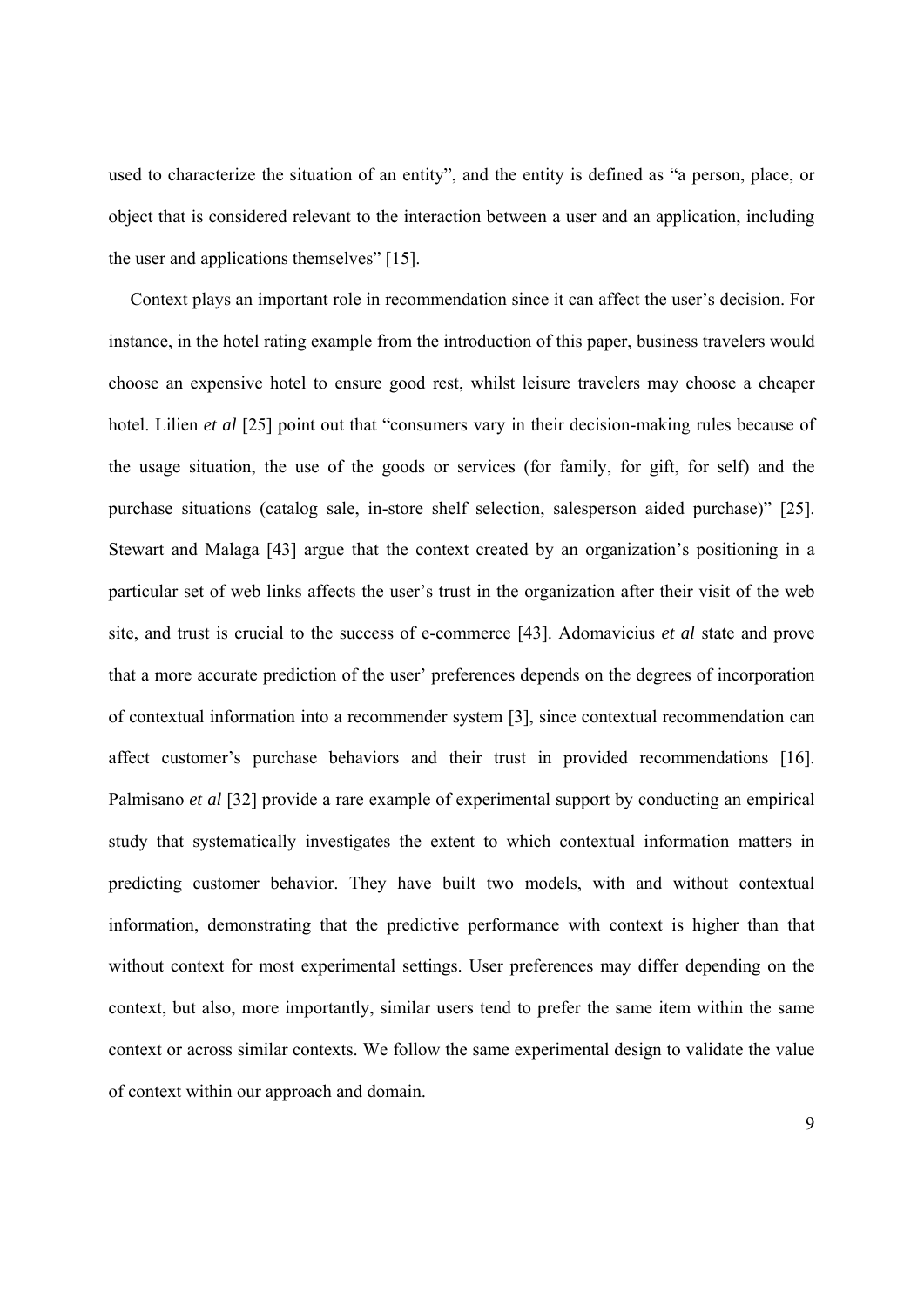#### *The Reduction-based Approach*

Context-aware recommendation approaches are classified into three types based on the ways of incorporating contextual information into the recommendation process: *pre-filtering*, *postfiltering* and *contextual modelling* [33]. The difference between the first two approaches is when to include context information, before recommendation or after recommendation. However, there is no clear outperformance between pre-filtering and post-filtering approaches [33], so we use the reduction-based approach [3] as a typical example of the pre-filtering approaches.

The reduction-based approach [3] reduces multidimensional recommendations problem to a traditional two-dimensional problem. For example, in a three dimensional space  $S = User \times$ Item  $\times$  Time, the prediction function can be expressed as a function in a two dimensional space  $S' = User \times Item$  where the context dimension  $Time = t$  (assuming that we are interested in predicting the ratings at time  $t$ )[3]:

$$
\forall (u, c, t) \in U \times C \times T,
$$
  
\n
$$
R_{User \times Item \times Time}^{D}(u, c, t) = R_{User \times Item}^{D[Time=t](User, Item, Ratings)}(u, c)
$$
\n(4)

The dataset D contains records (user, item, time, rating) linking user ratings with a particular moment in time, or a particular value for the target context. According to Adomavicius *et al* [3], a context segment is one such context value or the combination of the contexts values along different contextual dimensions that can impact customer ratings in a significant way. The context segment concept can be also extended to dimensions which use continuous numerical values, *e.g*., temperature, where the boundaries between segments could be arbitrary and fuzzy.

One of the advantages of the reduction-based approach is that all the traditional recommendation algorithms can be applied without modifications. Indeed, the multidimensional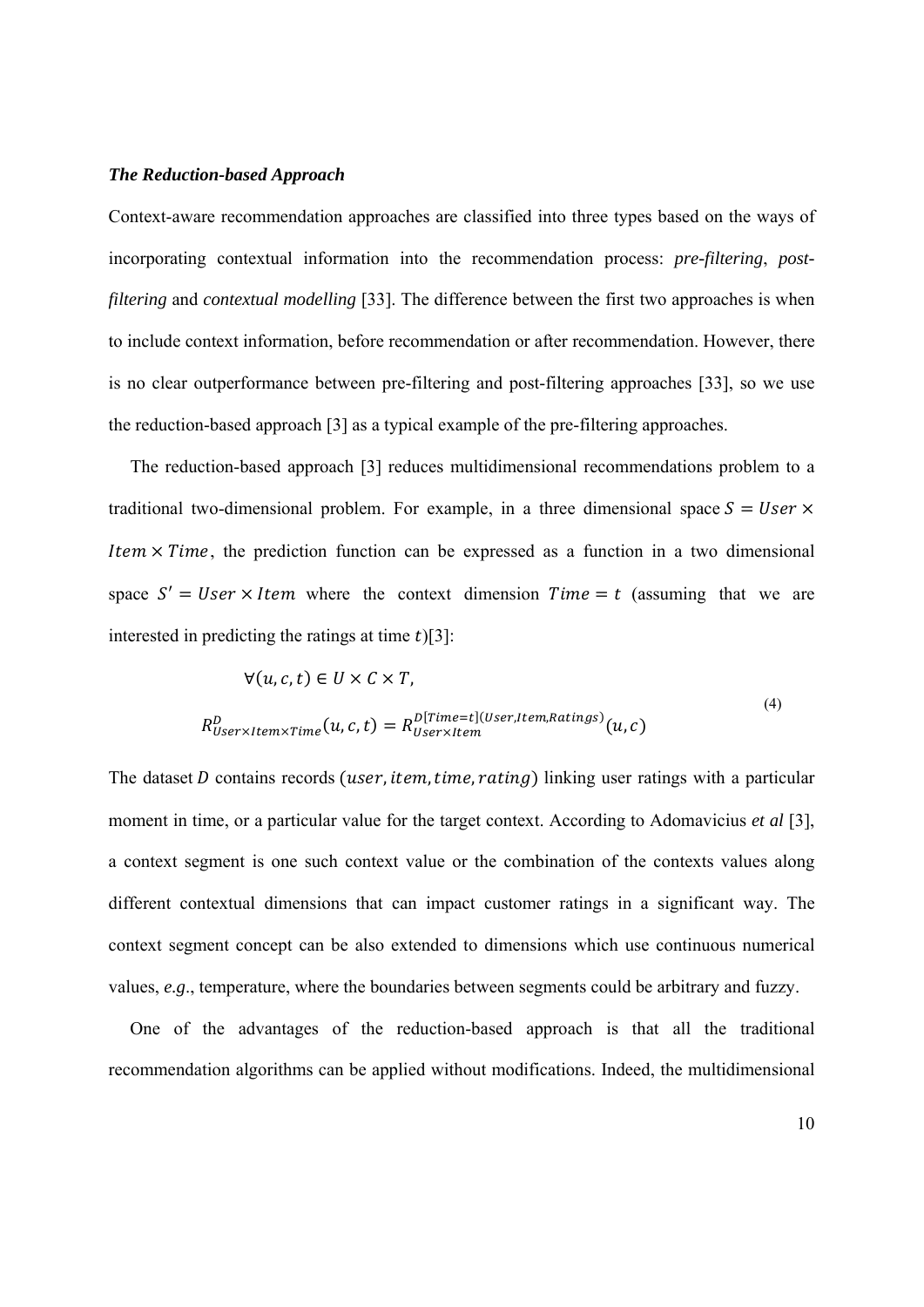recommendation space is converted to two-dimensions  $S' = User \times Item$ , keeping only those ratings which pertain to the target context (e.g., time moment  $t$ ) for the recommendation [3]. However, by reducing the data available for training to the data from the target context segment only, the quality of recommendations can suffer, and the reduction-based context-aware approach can indeed underperform traditional algorithms such as CF [3].

The solution proposed by Adomavicius *et al* [3] is to combine the reduction-based approach with the traditional algorithm (CF as an example) by using the level of data specificity which produces best results. Data from other context segments is merged into the data from the target one only when this would improve the recommendation. This does indeed produce good quality of prediction by design, however the process of enumerating combinations of context segments is not guided and so is computationally inefficient, especially when there are multiple context dimensions involved. This unguided approach is therefore not suitable when there is only limited computational power. As an alternative, here we propose a context similarity metric to guide the context segments aggregation overcoming the limited data in the target context segment.

## **Context Similarity Metric**

In this work, we propose a guided aggregation approach for recommendations, starting with our work on context similarity along a single dimension [27], and then extending this into a multidimensional similarity metric, deriving a single value for similarity between context segments.

## *Similarity of Context along a Single Dimension*

Chen [13] states that different context types require the use of different quantifiable measures of the similarity between two context values. In this paper, we classify context values into three types, *scale, ordinal* and *categorical*.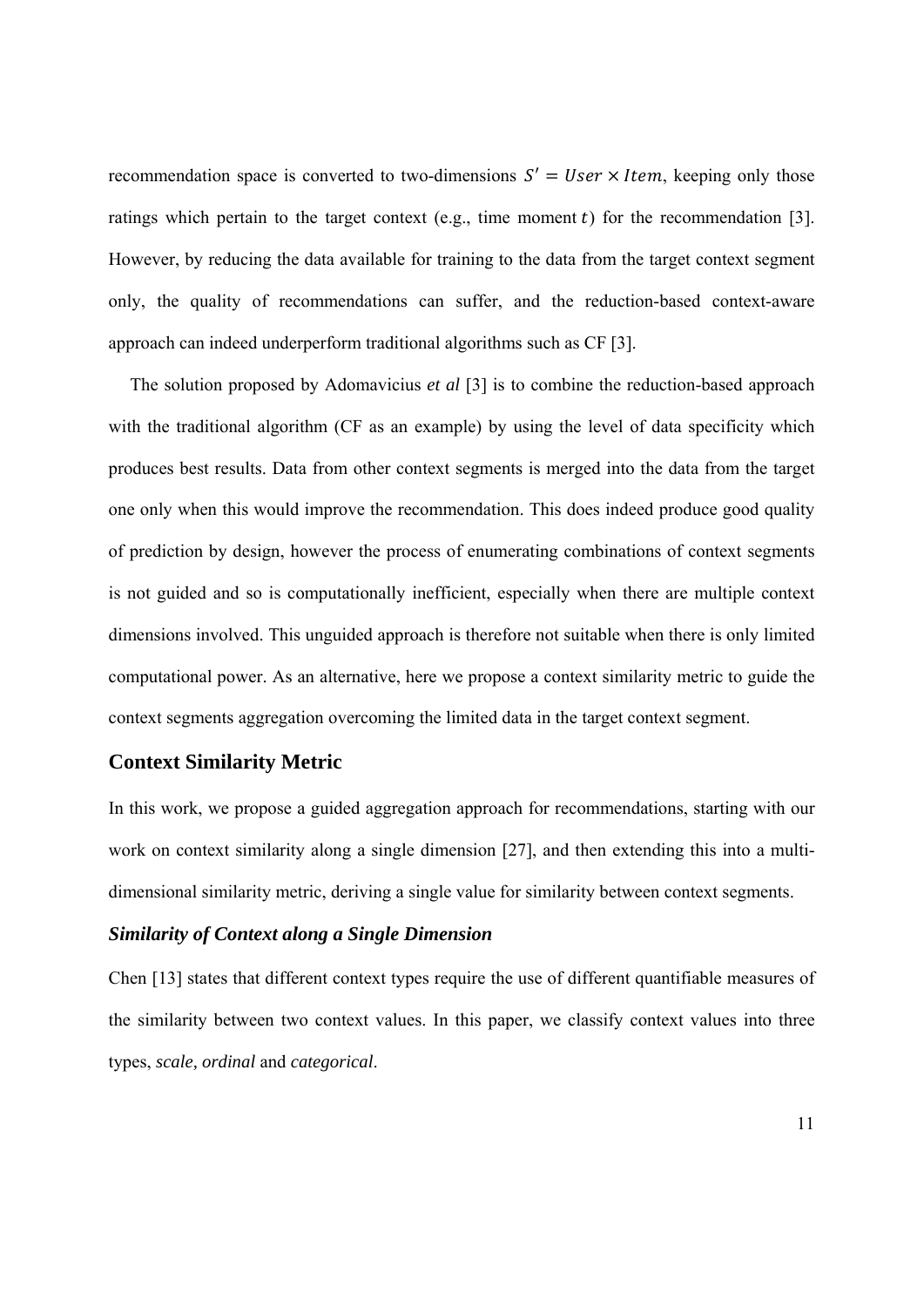Scale and ordinal context types allow a simple rule - the closer the context values, the more similar the context segments. For example, under the contextual dimension *temperature* in Celsius, our target user may consider using a service within the context segment where the value is 25**°C**. We call this the "active" context segment. Then the ratings provided under the context segment of 20**°C** are closer to the active segment than the ratings provided under the segment of 35**°C**. To measure the similarity of the two context segments along the temperature dimension, we use the inverse of the numerical distance between the two context values. Thus we use the *context similarity* formula below to identify the "nearby" segments of an active context segment.

$$
sim(c, c') = \frac{1/d(c, c')}{\sum_{c' \in C} 1/d(c, c')}
$$
\n(5)

where  $d(c, c')$  is the distance (say the absolute value of the subtraction of the two values c and c') between the active context segment and a "nearby" context segment.  $c'$  presents a "nearby" context segment to the active segment  $c$ , and  $C$  denotes all the "nearby" context segments which we have selected for our calculation. In our example, the active context segment is 25**°C**, so the similarity between the 20**°C** context segment and the active context segment is 2/3, and the similarity between the 35**°C** context and the active context segment is 1/3. Contrary to the context distance, the context similarity is better with a larger value.

When a context dimension is of the categorical type, we can still calculate context similarity and distance using the following method. We start by organizing the values taken by this context type in a specialization taxonomy. The method for constructing the taxonomy will differ according to the nature of the context dimension, yet it would generally involve integration of existing ontologies and the output of statistical clustering techniques as illustrated below for the *TravelledWith* taxonomy in the hotel recommendation example. The output is a hierarchical tree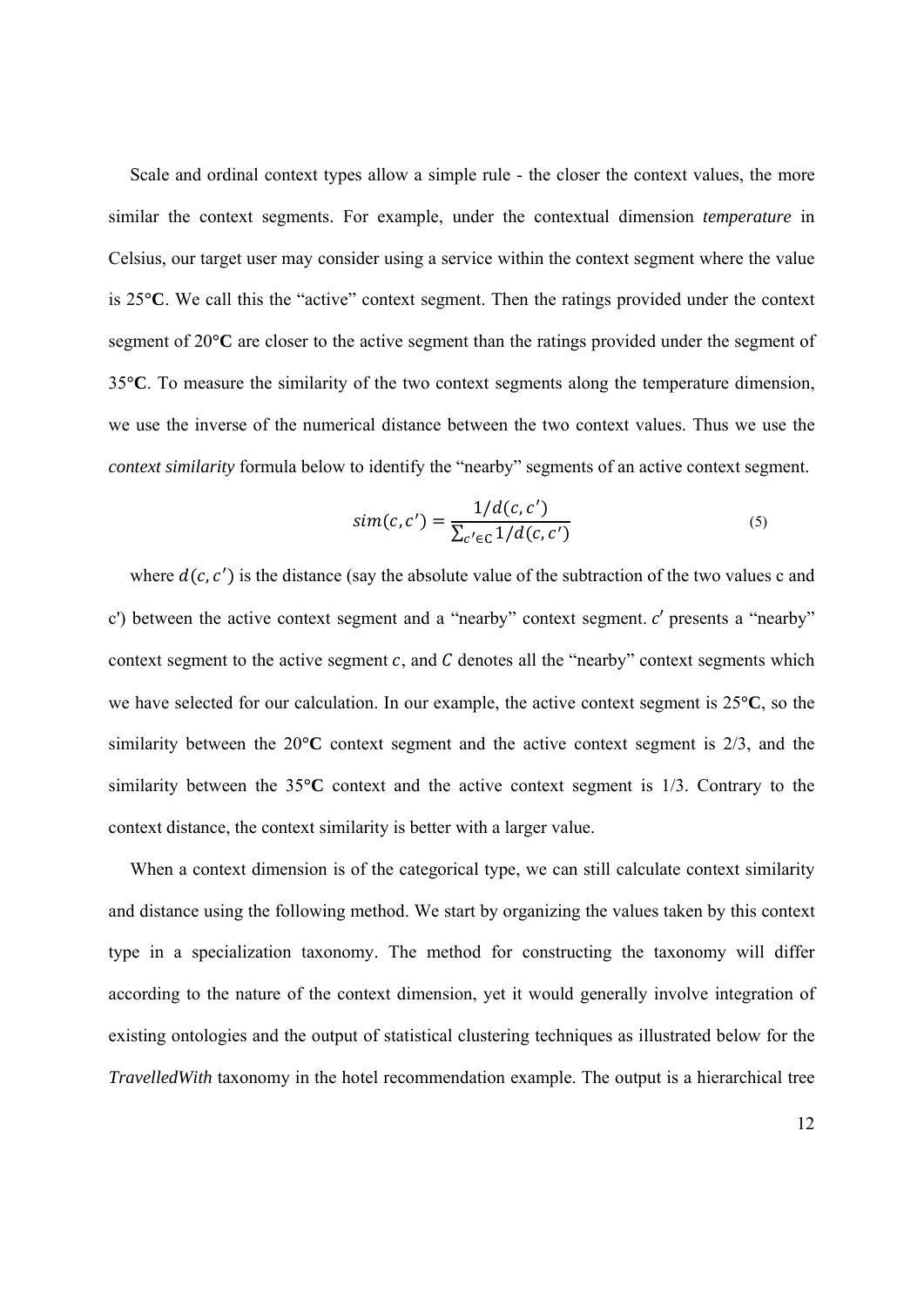which organizes context values according to the manner in which they specialize one another, and an attribute-value mechanism to describe crucial properties of each concept [21]. Once the hierarchical structure is established, the similarity of two concepts can be computed by measuring the distance (say by counting the number of the specialization links, or graph edges) from the active context segment to the other one.

Following our hotel recommendation example above, we can build the following hierarchy tree for the context dimension *TravelledWith*, using the context values given by experts, as shown in Fig. 1. The distance between the segments *WithSpouse* and *ExtendedFamily* is 3 based on this hierarchy tree. Using the distance as a value for  $d(c, c')$ , we can calculate the similarity of all categorical context types under consideration using Equation (5).

[Insert Figure 1 here]

#### Figure 1. TravelledWith Context Hierarchy Structure

The effectiveness of this metric for categorical values along a single context dimension has been demonstrated in our earlier work [27]. In the next section we extend the metric so that it can be applied to multiple context dimensions.

#### *Multi-dimensional Context Similarity Measure*

Suppose there are two context dimensions in our hotel recommendation example, *VisitWasFor* and *TravelledWith* context dimensions. *VisitWasFor* dimension has three values, *ForLeisure*, *ForBusiness* and *Others*. *TravelledWith* has eight values shown in Fig. 1 in cells with black and italic fonts, such as *WithFriend*, *WithSpouse etc*. Thus the *Leisure-Spouse* segment contains all the hotel ratings for which the visit was for leisure and the traveler was accompanied by his or her spouse. It contains a sub set of data which are tagged with the combination of one context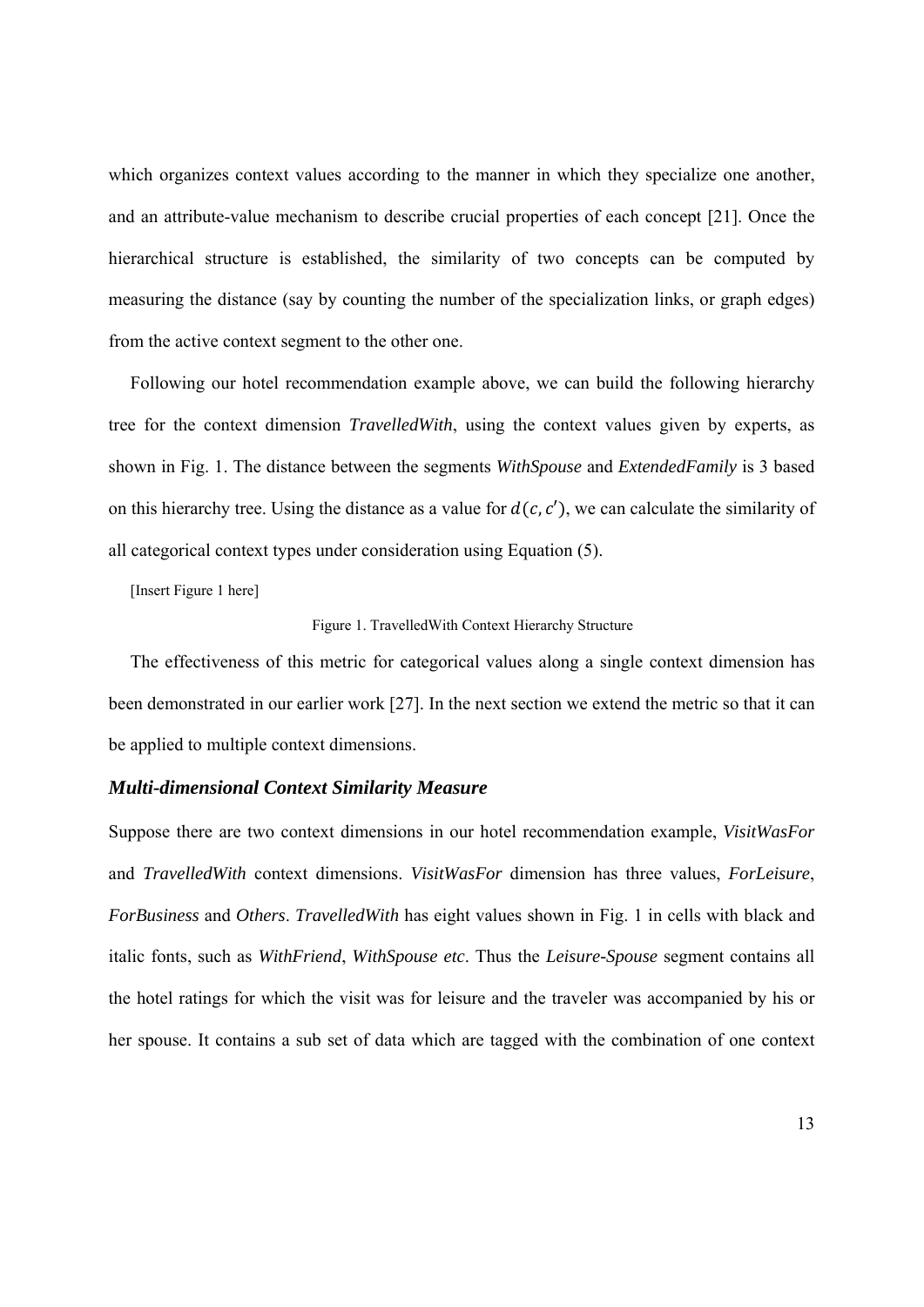value *ForLeisure* and another context value *WithSpouse*. These two context values are from two different context dimensions, *VisitWasFor* and *TravelledWith*.

There are multiple ways in which a combined similarity metric can be accomplished, and the corresponding similarity counts will be largely arbitrary, such as counting the graph edges of a context hierarchy tree which combines multiple contexts. In our example above, there are two context dimensions, *VisitWasFor* and *TravelledWith (denoted as V and T)*. Both are categorical, and each context dimension has its own similarity tree (see Fig. 1 and Fig. 2). The direct combination of these two trees is meaningless.

[Insert Figure 2 here]

#### Figure 2. VisitWasFor context structure

In the solution proposed here, each multi-dimensional context segment is presented in a vector format. In this example, we have two context segments,  $C_1 = (V1, T1) = (for Leisure,$ *withSpouse*), and  $C_2 = (V2, T2) = (for Business, with Others)$ . The distance between these two context segments is calculated in a two-step process:

Firstly, subtract the two vectors  $C_1$  and  $C_2$ , where each element in the result vector  $D_{1,2}$  =  $(d_V, d_T)$  represents the distance between the corresponding context values within each context dimension ( $d_V = \Delta V$ ,  $d_T = \Delta T$ ). For example,  $\Delta V$  is calculated by counting the edges from one single segment (i.e.,  $V1$ ) to another segment (i.e.,  $V2$ ) under its respective context hierarchy tree. ∆T can be calculated in a similar way. Alternatively, it can be calculated by counting the number of nodes between the two segments corresponded nodes (i.e., the nodes number between the node of segment  $V1$  and the node of segment  $V2$ ) in the hierarchy tree. Suppose there are m nodes in between,  $\Delta V = m + 1$ . Bigger value of  $\Delta V$  indicates less similarity between  $V1$  and  $V2$ .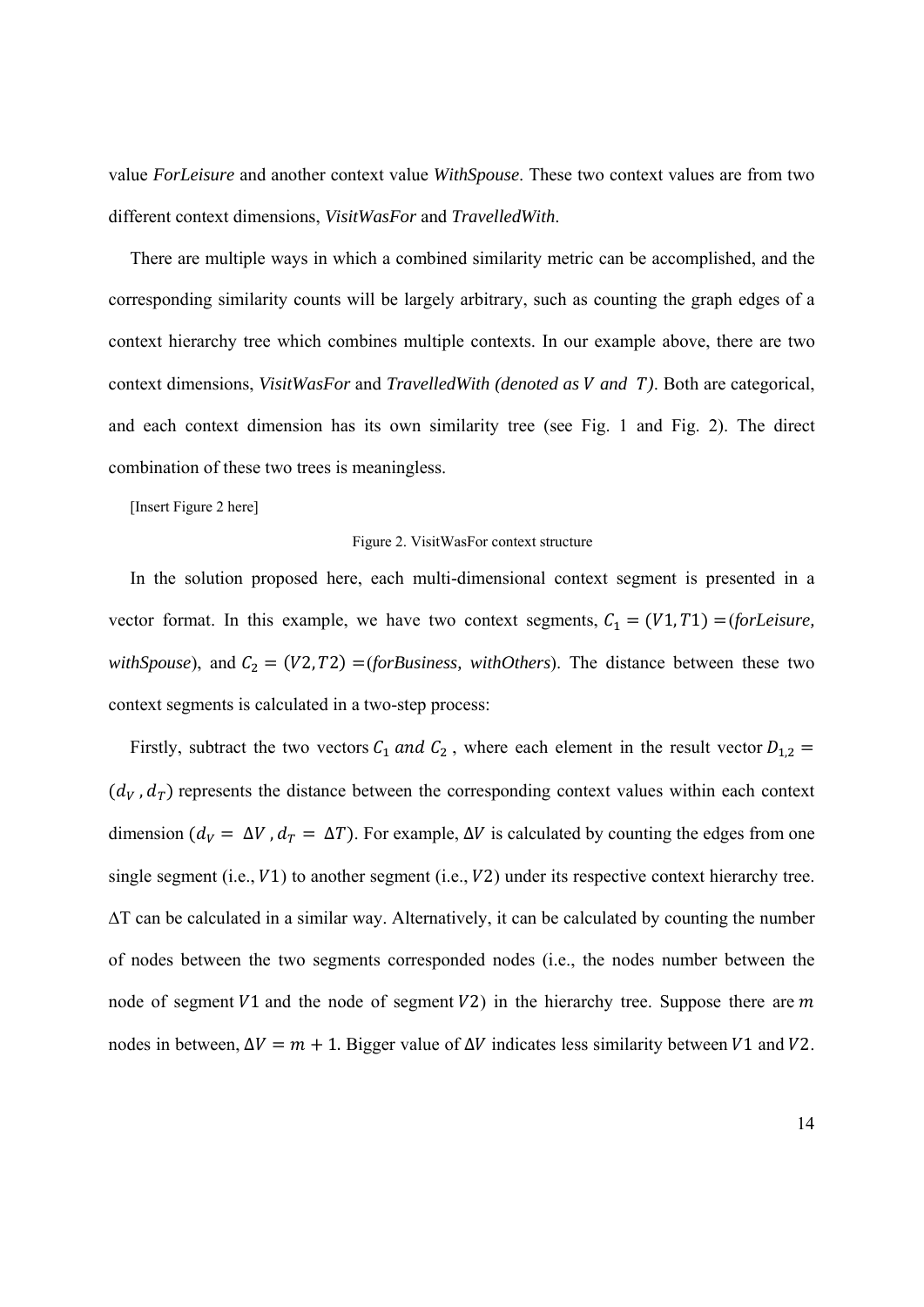Following the calculation, the distance between  $C_1$  = (*forLeisure*, *withSpouse*) and  $C_2$  $=(for Business, with Others)$  is  $D_{1,2} = (\Delta V, \Delta T) = (2,4)$ .

Secondly, normalize the distance as percentages of the maximal distance within each context dimension. To normalize, we calculate the maximum distance in each context tree (i.e., the maximum distance in *TravelledWith* context tree is 6), and then each element in the subtracted vector is divided on the maximum distance within its context tree. The maximum distance vector in our example is denoted as  $(max\Delta V, max\Delta T)$ . The normalization the distance within  $d_v$ dimension will be  $\Delta V / max \Delta V$ .

Following the two steps above, we are able to calculate the distance of the distance vector:

$$
D(C_1, C_2) = \sqrt{\left(\frac{\Delta V}{max\Delta V}\right)^2 + \left(\frac{\Delta T}{max\Delta T}\right)^2}
$$
\n(6)

The larger the distance between two context cells, the less similar they are to each other. The distance between the two context segments in the example above is  $\sqrt{(2/2)^2 + (4/6)^2}$ according to our formula. And the similarity is denoted as the inverse of the distance,

$$
Sim(C_1, C_2) = \frac{1}{1 + D(C_1, C_2)}
$$
\n(7)

When there are more than two context dimensions involved, an *n*-dimensional vector will be used instead of two-dimensional one.

Having calculated the similarity of context segments and the similarity of users based on their multiple criteria ratings, we can guide the way in which past ratings can be aggregated to produce good recommendations. This metric can help improve prediction accuracy by dividing the original data into segments in terms of their similarity and then guiding the aggregation of only some of the segments depending on their similarity to the target segment.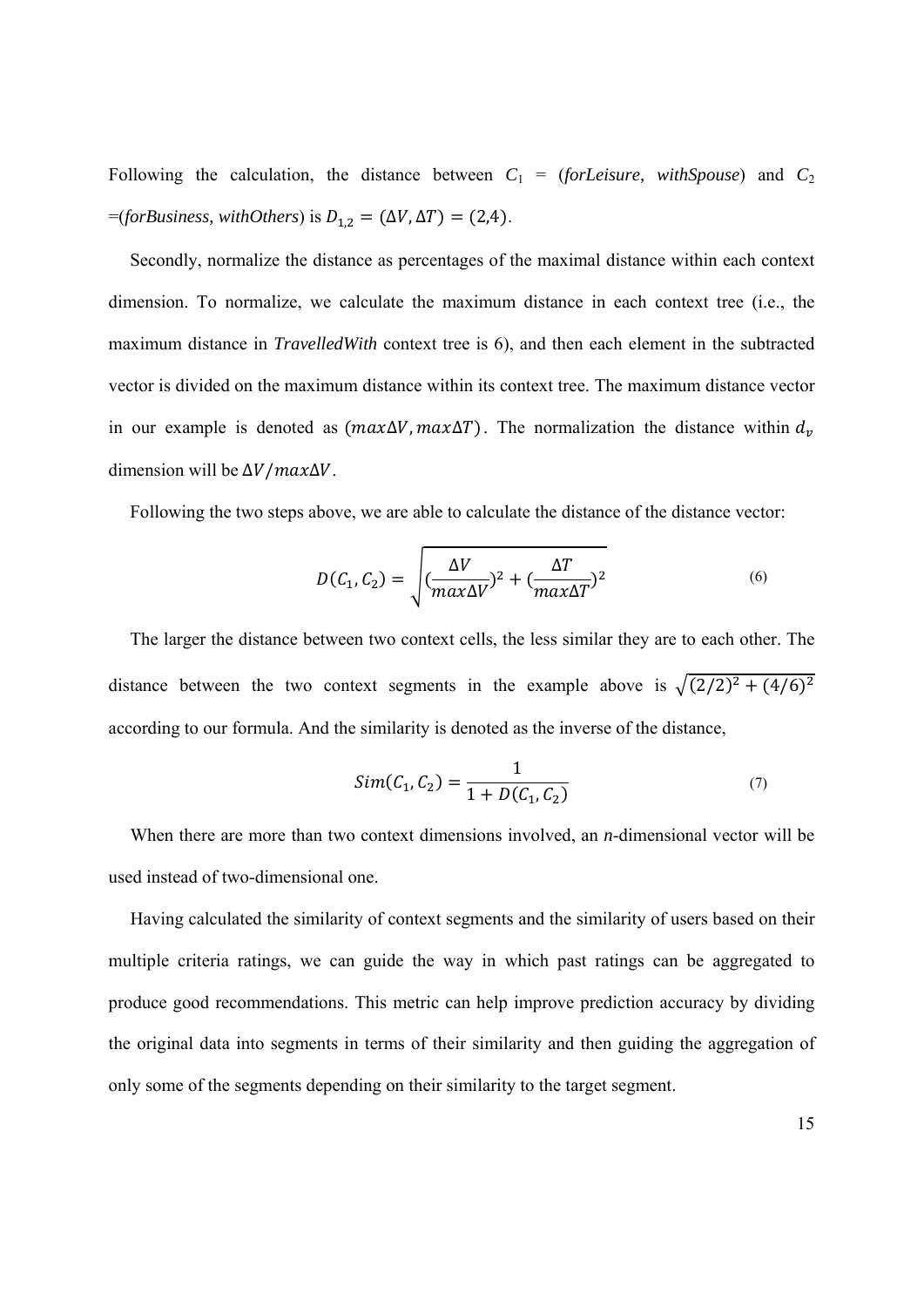## **Recommendation Generation through Guided Aggregation of Ratings**

Once we have calculated context similarity, we can address the issue of insufficient rating data within certain context segments by using our guided aggregation approach. Our approach addresses a tradeoff between similarity of context and the number of available ratings determining the quality of predictions. Then we proceed to explain the recommendation process informed by similarity of context which extends the conventional CF algorithm as an example.

## *Stage 1: Grouping Data*

It is presumed that not all contextual dimensions impact customer ratings in a significant way. Statistical methods (*e.g.,* t-test) can be applied on the total ratings of all users to determine whether there is a significant difference among the average ratings in these single dimensional context segments [3]. Only those context dimensions which have significant effect on total ratings will be taken into consideration in the further computation.

In a context-aware recommender system, we are interested in the relationship between ratings provided by users and the combination of the values of the significant context dimensions under which the rating was given. This suggests that we should group the ratings according to context segments. And the prediction of how a user likes an item under a certain context segment can be estimated by the ratings under the same context segment provided by this or other users. However, these could be insufficient for reliable predictions.

## *Stage 2: Aggregating Segments*

Suppose the active context segment  $c$  has insufficient data for reliable predictions, we can then aggregate the data from other similar context segments  $c'$ . A core assumption of our approach is that the larger the similarity  $sim(c, c')$  between the active and the other context segment, the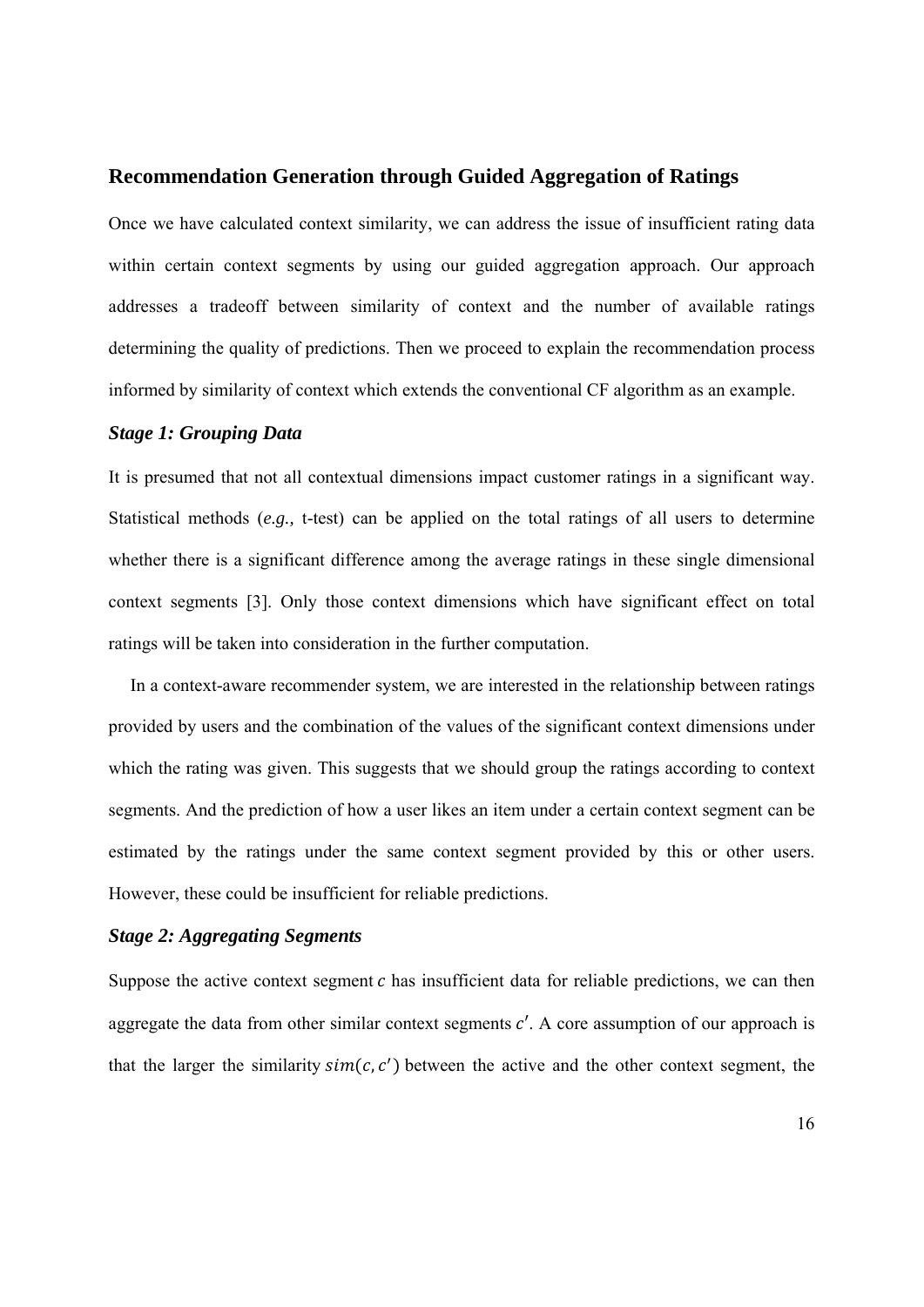closer the similarity in user ratings, and so the predictions based on the data from a similar context segment  $c'$  tend to be better than predictions from a more distant one. We thus use the similarity metric between context segments to guide the aggregation process and avoid the computational complexity associated with "blind" enumeration of different context segments. In addition, the number of extra data "borrowed" should be more than the number of the original data within the active context segment to ensure adding up data for a more accurate prediction. Since if the "borrowing" data are less than the data in the active segment, there is a high probability that many more users are added with limited number of ratings, which will make the data sparser and cause less accurate predictions.

## *Stage 3: Terminating Aggregation*

The question is when to stop aggregating, if the data from the closest context segment is still not sufficient for quality prediction. As we decrease the similarity threshold and use ratings from context segments further away, we increase available data, yet the quality of predictions may decrease because those context segments would inform different kind of decisions compared to the active context segment. To establish the optimal similarity threshold, we have devised a simple algorithm with linear complexity suitable for situations of limited computational power:

Predict ratings from active context segment  $c$ ; Calculate prediction error from  $c$ If predictor error is too large then **Do**  Find c' for which  $\sin(c, c')$  is maximum Aggregate data from  $c'$  into  $c$  if the number of data in  $c'$  is no less than in  $c$ Calculate prediction error from c **Until** prediction error starts to increase or c includes all data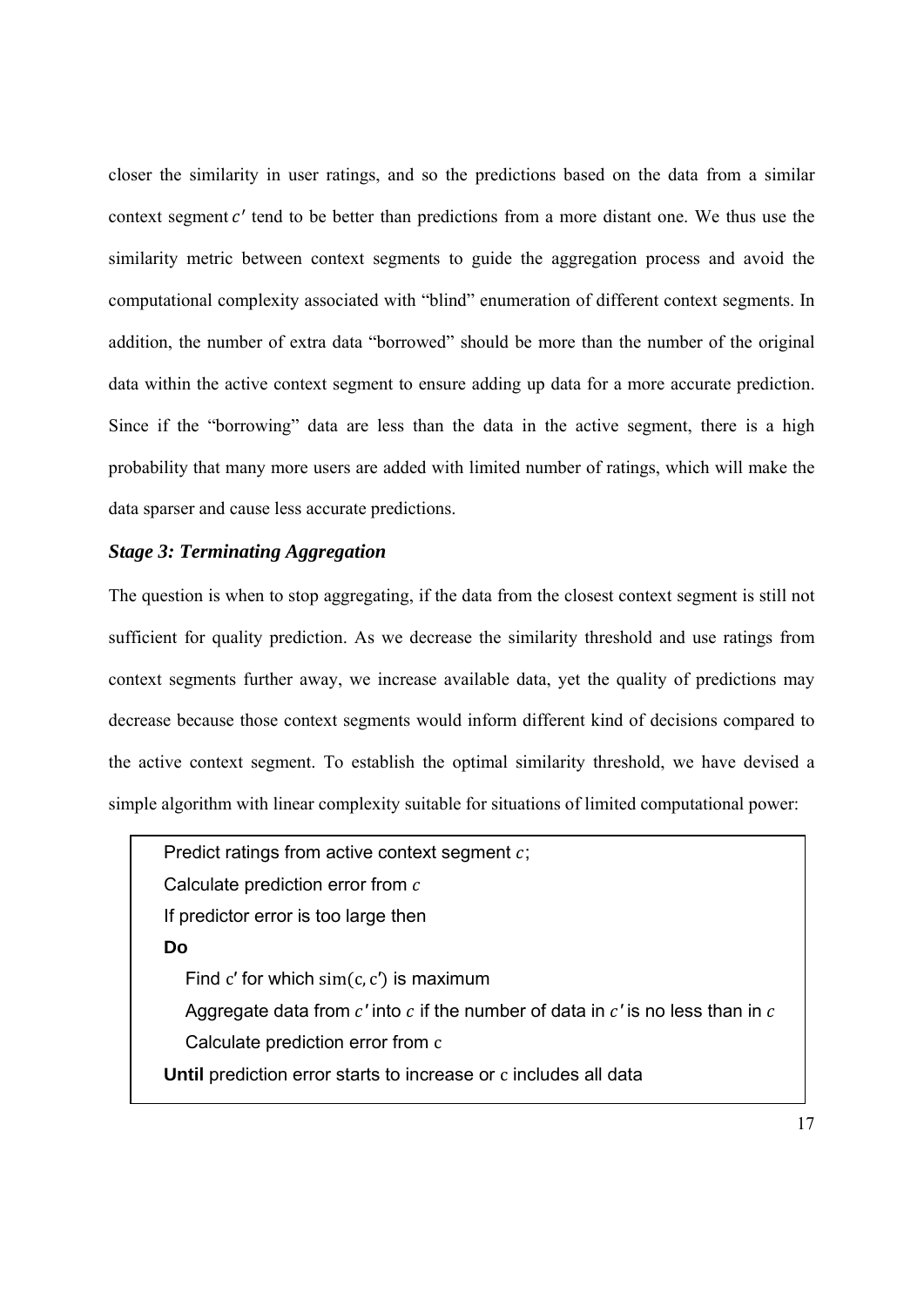Note that it is theoretically possible that the lowest prediction error is achieved when all context segments are included in the prediction, which is also another terminating condition. We estimate the time complexity of our approach as linear  $O(n \cdot m)$ , where *n* and *m* are the number of context values from two context dimensions. Indeed, individual segments will be included in turn according to context similarity from high to low till the whole dataset when necessary.

## *Stage 4: Generating Recommendations*

Recommendations are generated on the principle that the higher the overall predicted rating for an item, the higher the chance for this item to be liked. All users' ratings are stored with their context values. The prediction of what rating a user would give to an item within a certain context segment is estimated by the data associated with the same segment. Any of the traditional rating estimation algorithms can be used upon the segments for the prediction generation. When there are too few data for reliable prediction, the data stored under close segments are "borrowed". Once the overall ratings of items unknown to the target user are estimated, the recommendation can be made by choosing the highest rated item or by the first N items in a descending order of all the estimated ratings, thus bridging the boundary between ratings estimation and top-N list generation [44].

Here, we focus on the conventional CF algorithm since it is one of the commonly used and successful algorithms in recommender systems. Especially the nearest neighbor/memory-based CF (used in this paper) has been reported as an excellent performer by both practical experience and related research [44]. We extend it with multiple criteria rankings to reflect the higher degree of user involvement with services compared to products [37], and hence the more specific demands users place on services.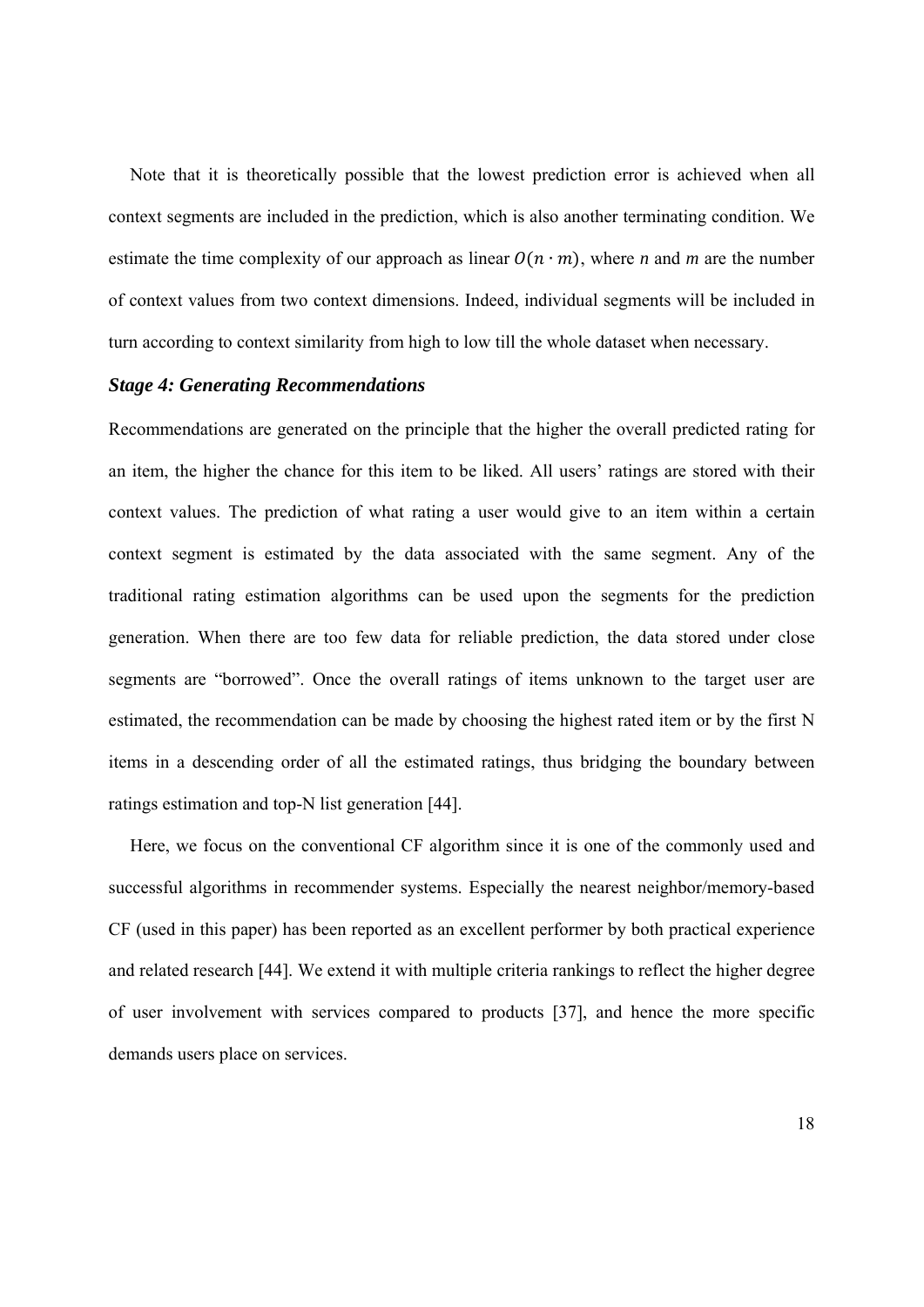To validate the effectiveness of our metric whilst controlling for variations introduced by the recommendation approach, we use the memory-based extended CF approach with and without using our metric as guidance, and compare the results from the two configurations.

### *Approach Summary*

Generally, the rating a user will likely give to an item under a context is predicted by using the ratings provided by *similar users* under *the same or similar context segments.* User similarity is calculated through Euclidean Distance over multiple criteria ratings on users' historical ratings. In detail, the prediction of the rating that user  $u$  would give to the item  $i$  is based on aggregating the similar users' ratings on item  $i$  by using Equation (1). Similar users are calculated by considering multiple criteria using Equations (2) and (3).

In a nutshell, the proposed approach extends the conventional recommendation algorithms and produces context-aware recommendations by considering context information and multiple criteria rankings. This approach applies a novel context similarity metric as a guide to optimize the number of data points considered in the prediction. The approach can help improve the prediction accuracy of any extended algorithms without changing their algorithms. It also can help to provide more variety in generating the top-N recommendation list, since different target contexts will result in different ratings' predictions. How to generate accurate recommendation list considering context constitutes an interesting topic for future research.

## **Validating Experiments**

A set of feedback and user ratings data for an example service domain (hotel stays) is collected from a well-known rankings site. Our data set includes the records from several major Englishspeaking countries between 1999 and 2010. This dataset has information about the context of use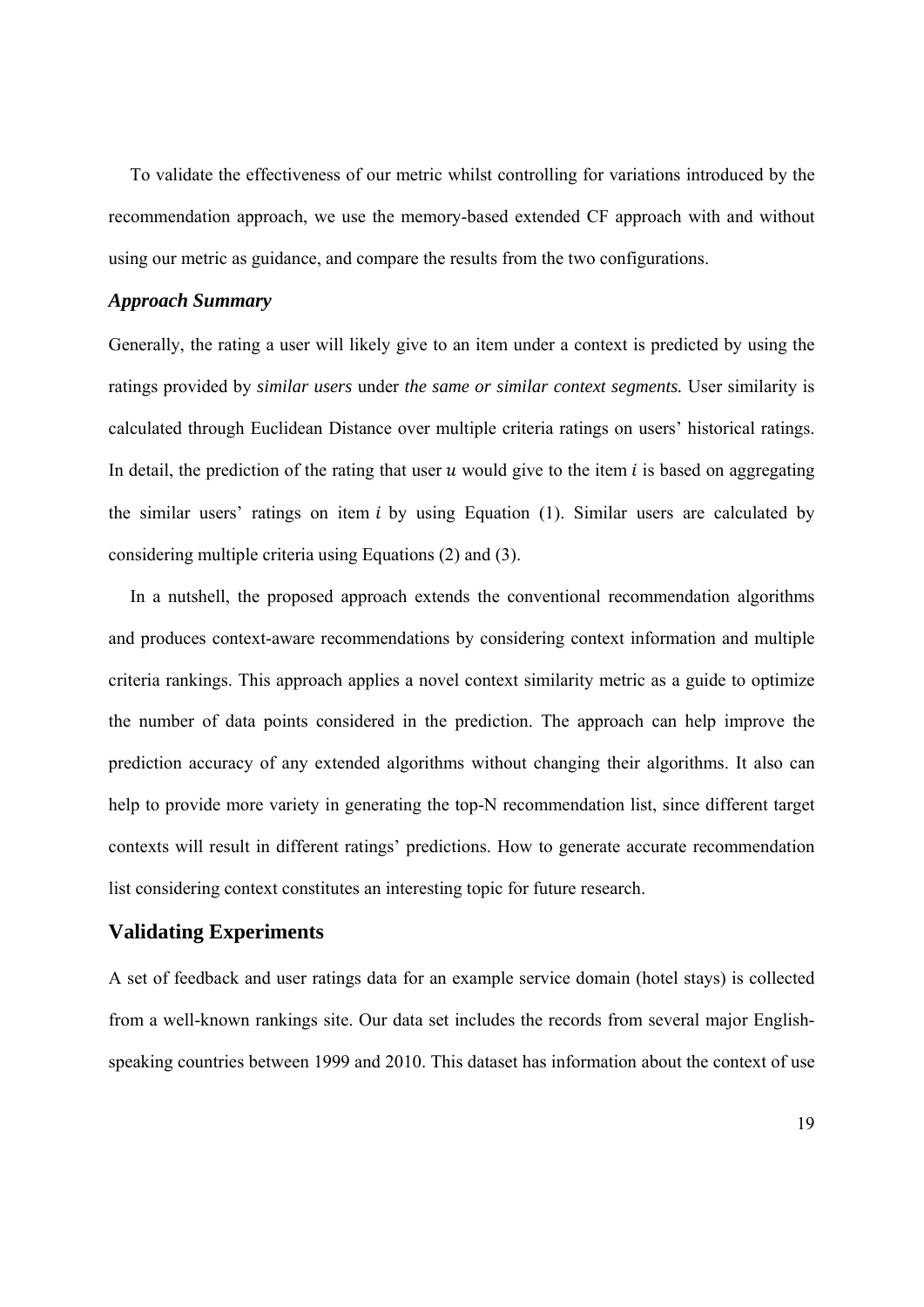and ratings on five criteria in addition to the total rating. The five criteria are Value, Rooms, Location, Cleanliness and Service. All the individual criteria ratings and the total ratings range from 1 (poor) to 5 (excellent). Apart from these five criteria, there are also three context dimensions: *DateofStay*, *VisitWasFor*, and *TravelledWith*.

This particular data set includes 400,106 records. Since the raw data is too sparse to compute, we aggregate ratings of all the hotels from the same brand with the same number of stars, using the assumed equality between the levels of service quality and the similarity of furnishing standards of such hotels. Even after aggregating, the majority of the users only rate one hotel, and more than half of the hotels are only being rated once as well. We remove the dirty records, and the hotels and users that have too few records due to the requirements in calculating the user similarity in the memory-based CF algorithm. The final dataset has 8,681 records, with 788 users and 509 hotels. The sparsity level is 0.9784 (i.e.,  $1 - total$  records/(number of users  $*$ number of hotels)).

We group all the ratings based on the context values for each dimension, and calculate the average total ratings by each user. Paired comparison t-tests are applied to identify the context dimensions which affect the total ratings significantly [3]. The probability of wrongly rejecting a true null hypothesis *p-value* is used as the measure to support our null hypothesis that there is no difference between the two compared context segments within one dimension. After applying ttest to our dataset, two of the three context dimensions are left for our further experimentation: *VisitWasFor*, and *TravelledWith*.

## *Experimental Setup*

To study the performance of the proposed approach, we investigate if it improves the performance of a well-known CF algorithm. Indeed, our approach is designed so that it can be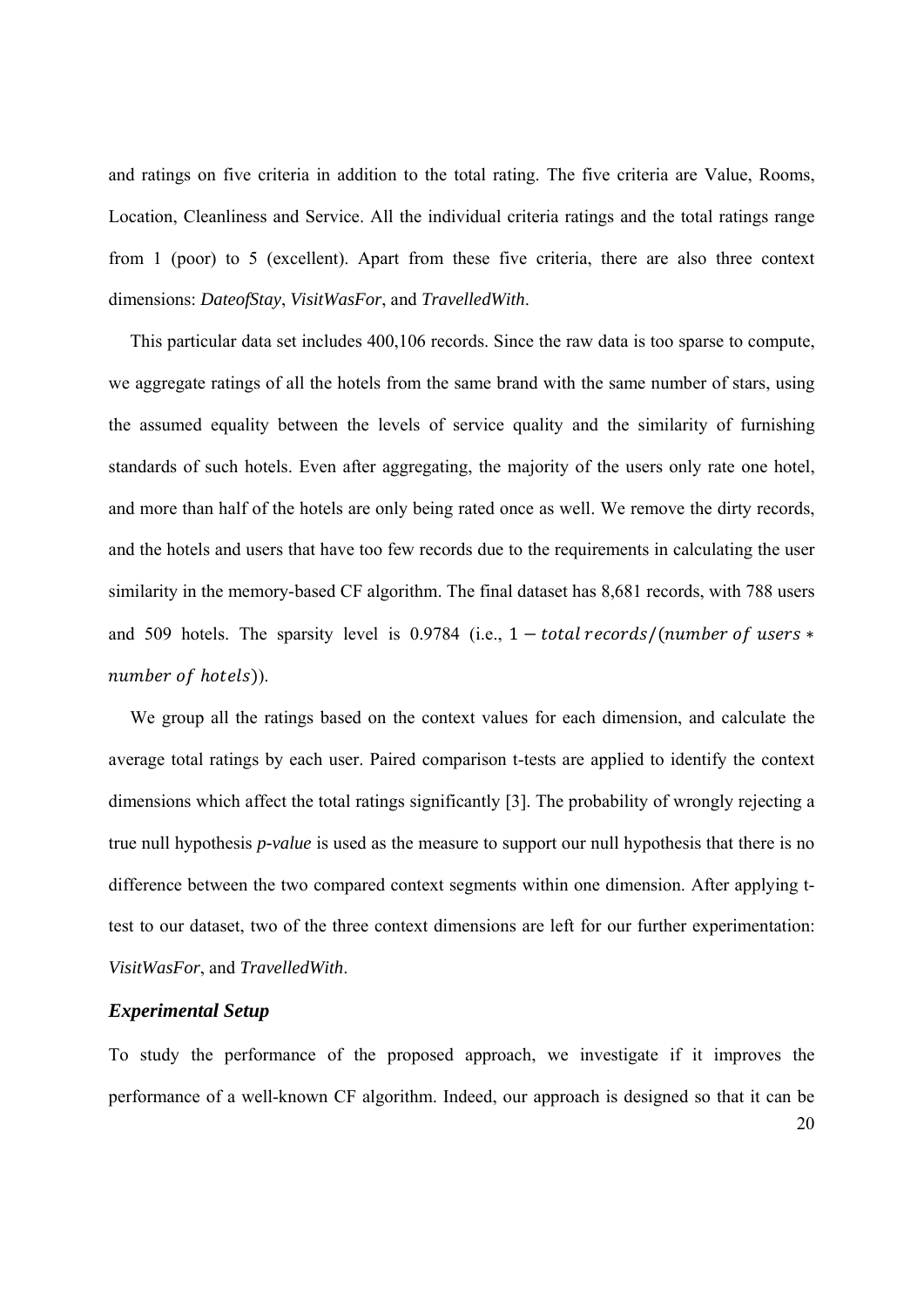combined with any traditional recommendation algorithm to provide more accurate predictions tuned to the context of intended use without changing the algorithm itself. Additionally, to control for the quality of the recommendation algorithm, we do not compare our approach where we extend CF with other generic algorithms. Instead we compare it with the non-extended original CF to test if our extension can improve the prediction accuracy. This follows the experimental design of Palmisano *et al* [32].

The proposed approach is implemented and tested using the dataset  $(D)$  mentioned above. The overview of the major steps is as follows. Firstly, the dataset is split into training set  $(D_t)$  and test set ( $D_e$ ) randomly,  $D_t \cap D_e = \emptyset$ ,  $D_t \cup D_e = D$ . Multiple pairs of disjoint training and test sets are obtained from the same initial data. Secondly, the proposed approach is conducted on the training set  $D_t$ . Different sets of experiments are designed for validating different assumptions on which the approach is based and the effectiveness and efficiency of the approach as outlined next. The detailed design is shown before each set of the experiments as discussed below. Thirdly, the test set  $D_e$  is used to evaluate the approach by comparing the prediction generated from  $D_t$  with the original records within  $D_e$ . This whole process is repeated over each pair of training set and test set. T-tests are applied to the final results for a more general conclusion.

To evaluate key ideas behind different stages of the approach, four sets of experiments are reported. The first set is designed to test our core assumption that considering context similarity leads to better predictions. To validate our approach, the second set tests if prediction improves when "borrowing" ratings data from a similar context segment rather than from a dissimilar one. The third set of experiments tests if prediction accuracy improves by increasing the number of the context segments providing training data. In the last set of experiments we test whether using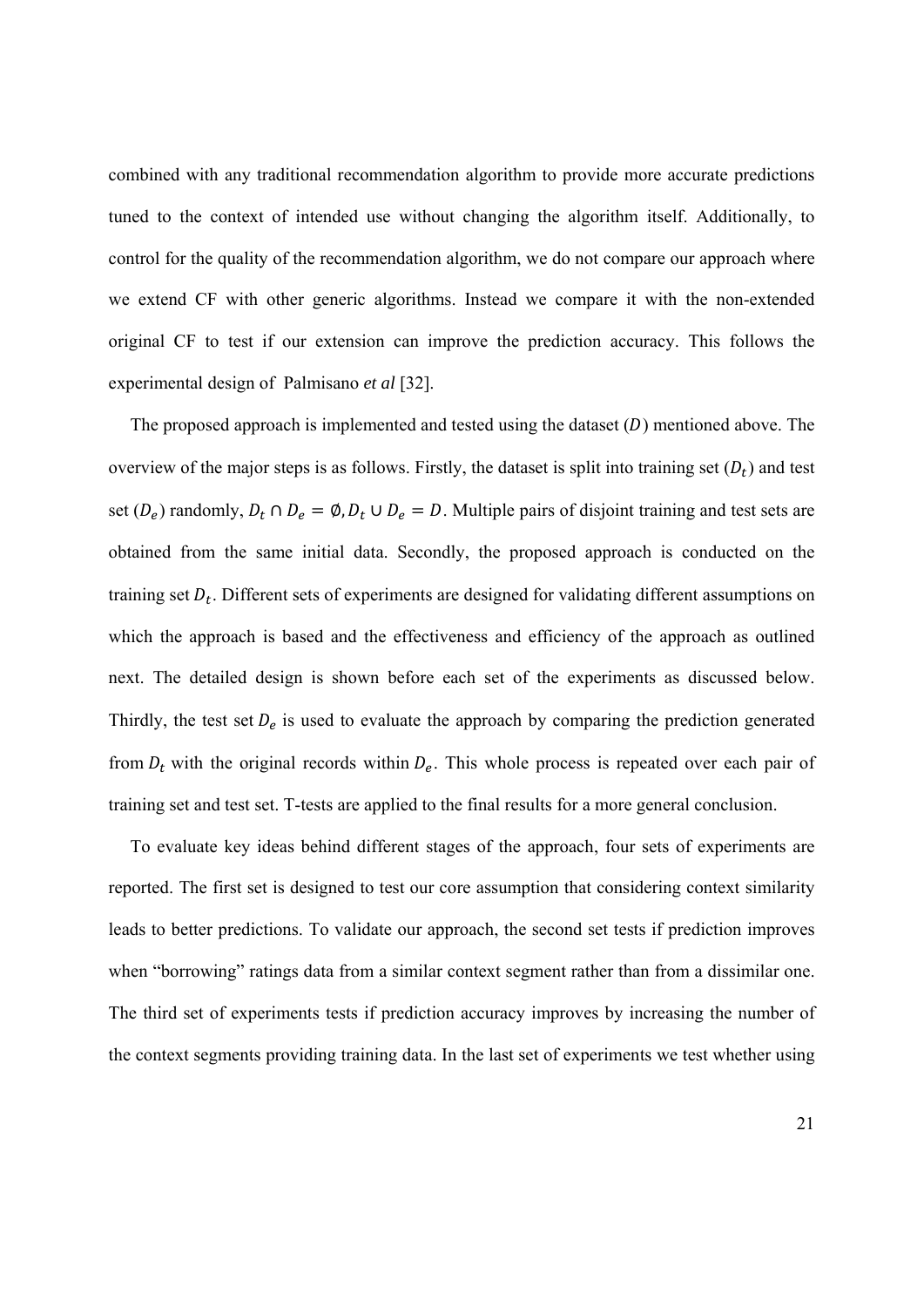the similarity of context segments as a weight in the prediction formula produces more accurate results than when we do not consider this weight.

Our experiments were implemented using MatLab R2009a. All the experiments were run on a PC with Windows XP Prof., Intel Pentium(R) Core(TM) 2 CPU, 2.13GHz and 2GB RAM.

## *Contextual Structure*

As discussed earlier, *VisitWasFor* and *TravelledWith* are considered as influential context dimensions. Next we use specialization taxonomy to build their structure. *TravelledWith* context has eight values (or categories), their definitions are vague and there is overlapping in some of them which makes its structure difficult to define. To build its structure into a hierarchy tree, we firstly gathered subjective information about how context values of *TravelledWith* affect decisions and decision criteria. Eight persons who have knowledge in the MCDM area were asked to fill in a questionnaire while keeping in mind choosing the hotels based on the criteria they are concerned with (e.g., cleanliness, service *etc*) or travelling situation (i.e., the context information). A hierarchy clustering method [14] such as dendrogram, was then used to analyze the questionnaire results about similarity of context circumstances by using SPSS 16.0. The shorter the distance between any two concepts within the dendrogram, the more similar are the corresponding two concepts. Concurrently we used Formal Concept Analysis [45] to create a lattice based on the criteria highlighted as important under different context values. We then constructed the context hierarchy tree through combining the dendogram and the lattice with a third structure - the ontology of Human relation [29]. The resultant *TravelledWith* context hierarchy tree shown in Fig. 1 comprises the clusters from the formal concept analysis, yet it also considers the length difference shown on the graph between context values in the dendrogram.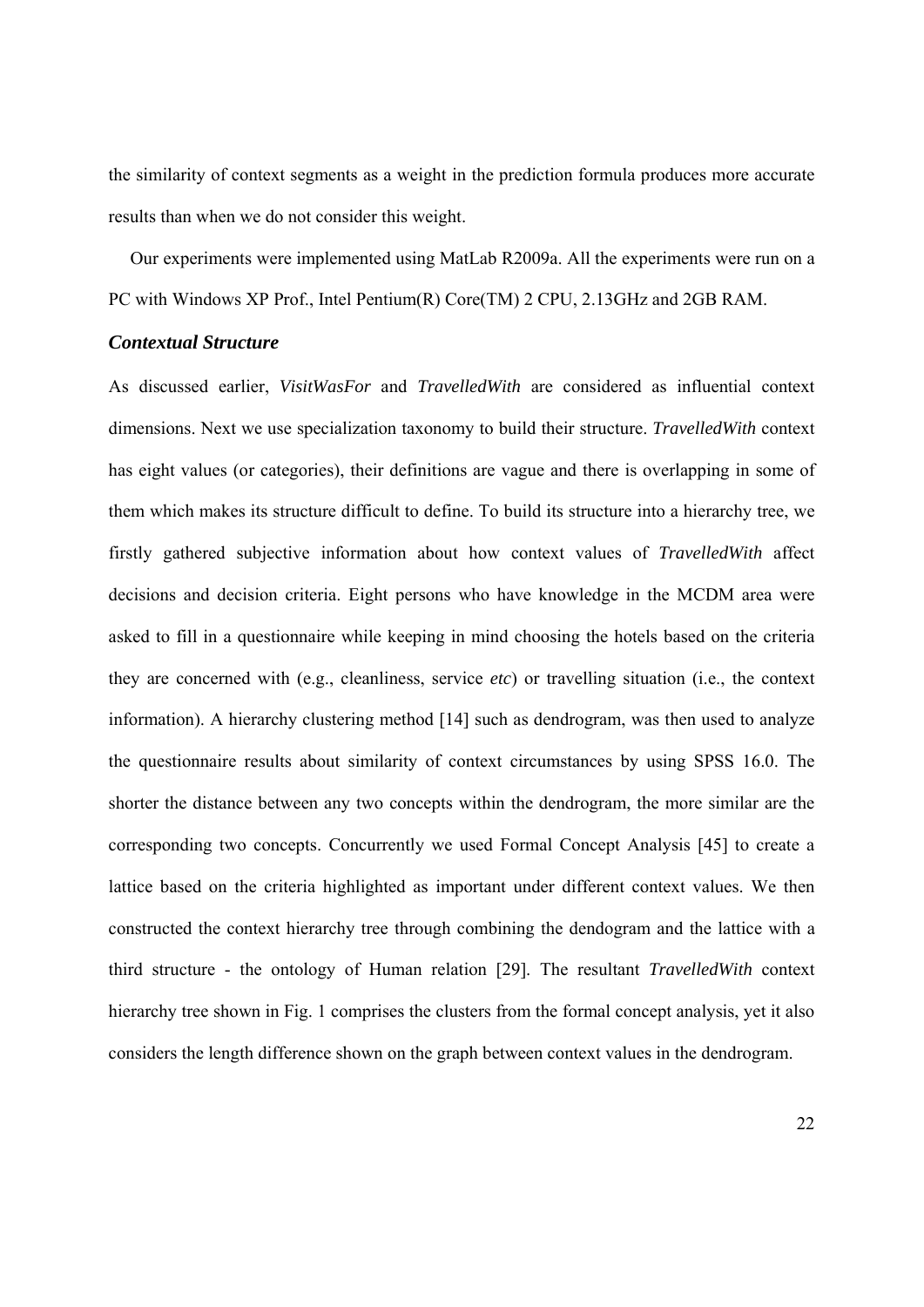In Fig. 1, the eight circles with Bold and Italic characters are *TravelledWith* context values: *Solo* (1), *withTour* (7), *withOthers* (8), *withFriend* (3), *withSpouse* (2), *ExtendedFamily* (6), *FamilyWithChild* (4) and *FamilyWithTeenager* (5). The numbers within brackets here are used as a shorthand reference to each value. Fig. 2 is the hierarchical taxonomy structure of *VisitWasFor* context dimension, and *forBusiness* (1), *forLeisure* (2) and *Others* (3) are its three values*.* For example, V1T8 represents *forBusiness-withOthers* context segment.

#### *Evaluation Metric*

Mean Absolute Error (MAE) is used as the evaluation metric in this paper. MAE is a measure of the average absolute deviation between a predicted rating and the user's true rating.

$$
MAE = \frac{\sum_{i=1}^{N} |p_i - q_i|}{N}
$$
\n<sup>(8)</sup>

N is the number of pairs of real ratings and predictions  $\langle p_i, q_i \rangle$ . The lower the MAE, the more accurate are the predictions [38].

Coverage is used as another evaluation metric to measure the proportion of items that can be recommended [41]. We predict for each user/item pair in our test sets, and measure the percentage for which a prediction was provided [17].

## *Effect of Context Consideration*

This first set of experiments tests the assumption of this work, that the inclusion of contextual information can help improve prediction accuracy.

#### *Experiment design*

Two training sets are used. The first training set is from  $V2T2$ , indicating that we predict by using the data from the same context presenting the consideration of context situation. The second one presenting the situation without considering context, is from *MostData*, which has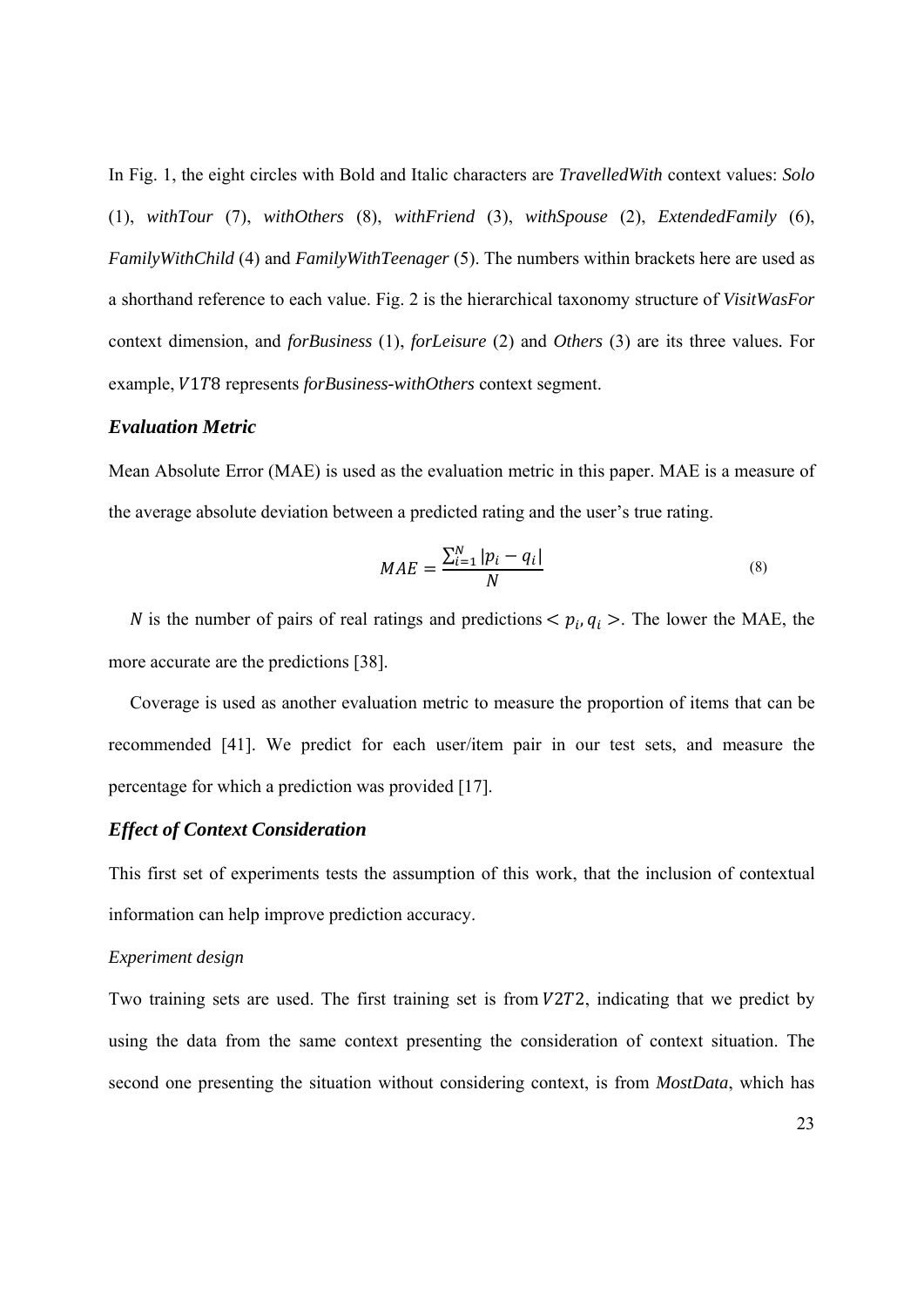the records from the combination of several context segments. Those context segments involved are V1T8, V2T2, V2T3 and V3T2, chosen since they have larger sizes than the others. At the same time we limit the number of *MostData* training set records to 3,200. This is larger than the number of records in the  $V2T2$  training set, which is 2983. If the prediction result of  $V2T2$  is better than the prediction based on the *MostData* dataset, this indicates that taking into account the context of use would improve the accuracy of the prediction. To test the approach, 10% of the records from  $V2T2$  are selected randomly multiple times as different test sets.

#### *Impact of context dimensions*

Following our experiment design, 10 test sets are selected from data which are not used in their training sets. We compare the result from each test set with the same training sets each time. The results are showing in Fig. 3 and Table 1.

#### Table 1. T-Test from Training  $V2T2$  and Training set *MostData*

[Insert Table 1]

[Insert Figure 3]

#### Figure 3. MAEs for testing the impact of context

For all ten test sets, MAEs from the training set of V2T2 are better than those from training sets of *MostData*, even though *MostData* training set size is larger than the size of the V2T2 training set (generally, the bigger the size of the training set, the better the prediction is). This indicates that the consideration of context does improve prediction compared to the prediction without consideration of context.

The results above are used as samples to estimate the relationship between two populations, which are the MAEs computed using the training set  $V2T2$ , and those computed using the training set *MostData*. The null hypothesis will be the mean of MAEs from  $V2T2$  is greater than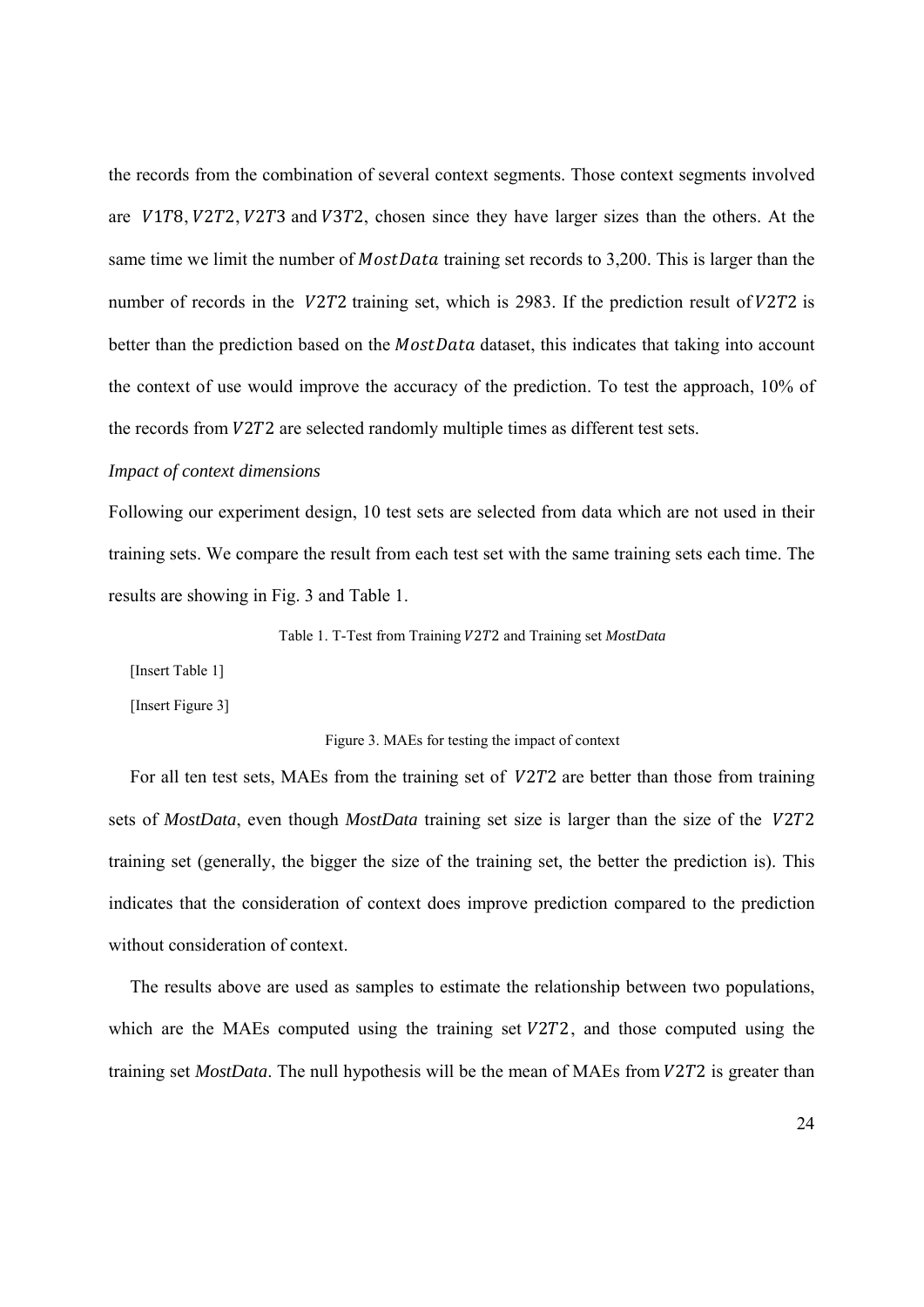or equal to the mean of MAEs from *MostData* ( $\mu_1 - \mu_2 \ge 0$ ). The alternative hypothesis states that the mean of MAEs from  $V2T2$  is smaller than that from *MostData*. T-test is applied to test our statement.

The results in Table 1 suggest we should accept the alternative hypothesis since this is a onetailed test and the *p-valu*e is much smaller than 0.05 (the significance level we assumed). In other words, the mean of MAEs from training set  $V2T2$  is significantly smaller than the mean of MAEs from training set *MostData*. The results indicate our assumption that context affects users' ratings positively, and that the prediction within only one context dimension is more accurate than the prediction across several context dimensions. This is also supported by the coverage measure where the average coverage of predictions from  $V2T2$  is 0.7695, which is much improved compared to the coverage from the *MostData* training set (0.4936).

## *Effect of Similar Context Prediction*

In the second set of experiments, we test whether data from similar context segments can be "borrowed" to predict ratings from an "active" context segment with insufficient number of ratings, and more importantly, if these predictions are more accurate when compared to "borrowing" data from dissimilar context segments.

## *Experiment design*

25 There are only 74 records in  $V2T1$ , and 20% of them are selected as a test set. The remaining 60 records of V2T1 are not enough as training data to produce a reasonable prediction. In this set of experiments, we compare the prediction accuracy produced by "borrowing" data from similar segments and dissimilar segments. There are two training sets, the combination of  $V2T8$  and  $V2T3$  (denoted as  $V22T83$ ), and the combination of  $V1T2$  and  $V3T2$  (denoted as  $V13T22$ ). According to our context similarity metric,  $V13T22$  is further away to  $V2T1$ , than  $V22T83$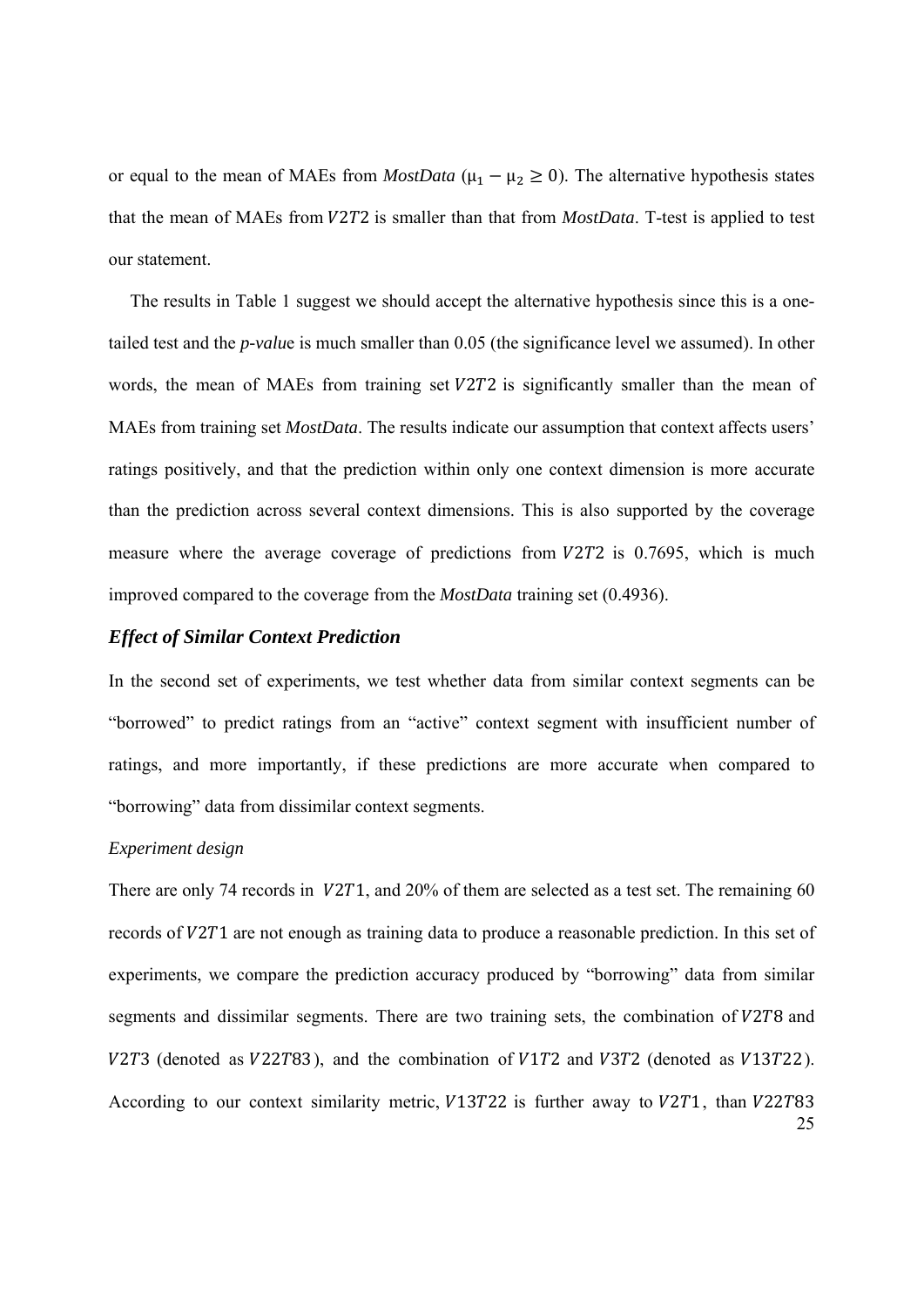context segment. In the following,  $V13T22$  is named as *FarSegments*, while  $V22T83$  is named as *CloseSegments* for the ease of reading. The sizes of both training sets are the same.

#### *Impact of similar context*

10 test sets are selected, and the MAEs were shown in Fig. 4. We can see that MAEs from training set *CloseSegments* generally are smaller than those based on training set *FarSegments,* which means that the training set *CloseSegments* provides a more accurate prediction. What is more, in *FarSegments*, there are 2 out of 10 records which cannot be predicted, which is a significant proportion. In comparison, *CloseSegments* provides constant smaller prediction errors. From our context similarity metric, *CloseSegments* are closer to *V2T1* than *FarSegments*. Thus the experiments support our assumption that the closer the two context segments are, the better the prediction is.

[Insert Figure 4]

Figure 4. MAEs for testing whether the inclusion of similar context segments produce more accurate prediction

To test the difference of two populations generally, as what we have done in the previous section, our alternative hypothesis states that the mean of MAEs from *CloseSegments* is smaller than that from *FarSegments*. T-test is applied and the results are shown in Table 3.

[Insert Table 2 here]

Table 2. T-Test from Training set CloseSegments and Training set FarSegments

The resultant *p-value* is small enough to accept the alternative hypothesis that the mean of MAEs from training set *CloseSegments* is significantly smaller than the mean of MAEs from training set *FarSegments.* All of the results indicate that the predictions based on the data from similar context segments are better than those based on the data from further context segments.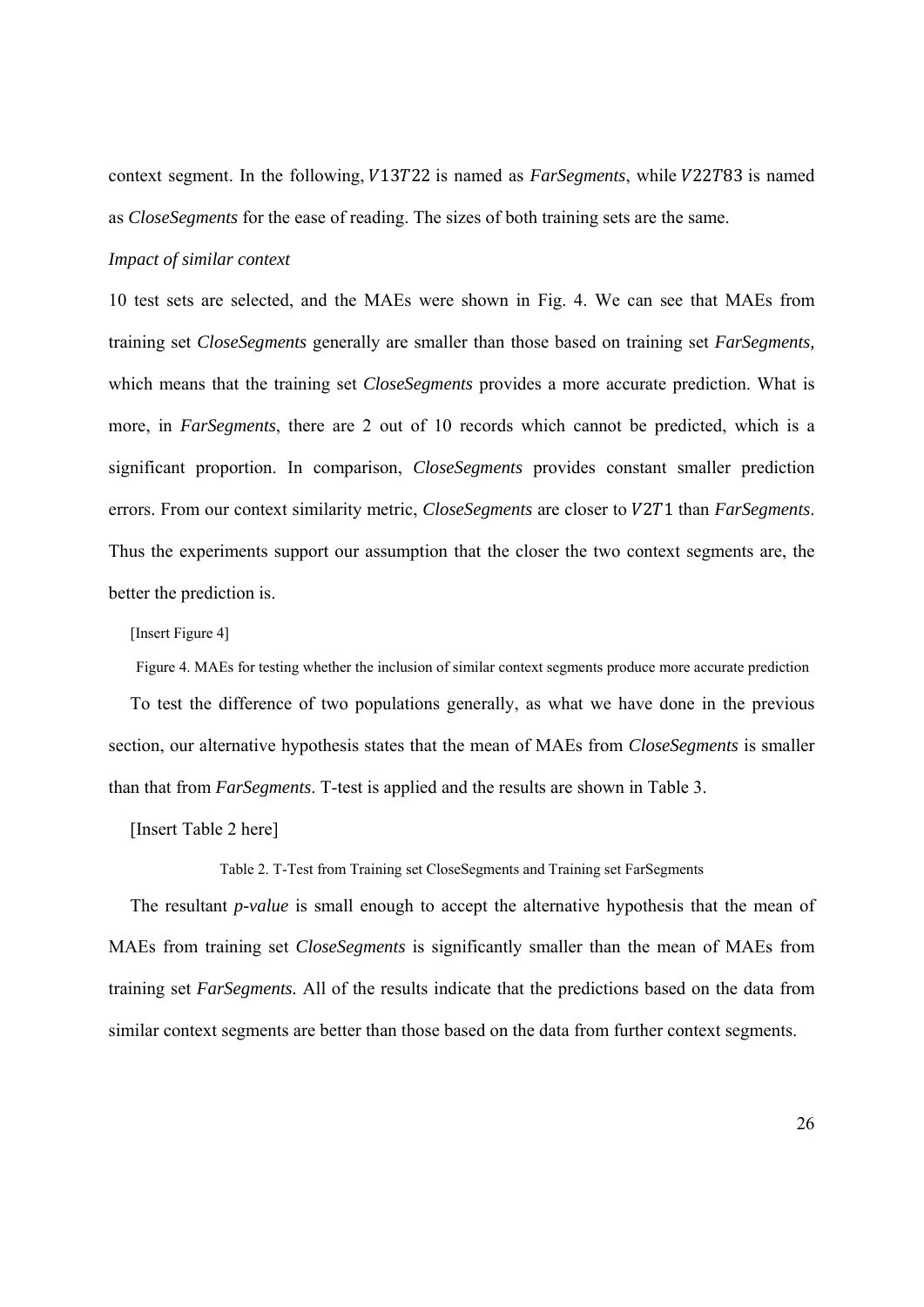#### *Effect of Prediction with Different Number of Similar Context Segments*

Our guided aggregation approach "borrows" data from similar context segments to address situations when there is not enough data within the target context segment. The approach recognizes the tradeoff between the degree of aggregation (the number of context segments that is involved in the aggregation) and the prediction accuracy, and attempts to calculate the optimal number of context segments to use. This set of experiments aims at validating this approach by testing the relationship between the degree of aggregation and the prediction accuracy.

## *Experiment design*

 $20\%$  of  $V2T1$  records are selected as the test set, as  $V2T1$  is a small segment where lack of training data is an issue. We are "borrowing" data from other similar context segments one by one, from the closest segment to the whole dataset at the end. As a result, the similarity of the context segments is gradually reduced following the increase of the segments borrowed. However, we limit the size of the training set to reduce the effect on accuracy caused by oversized training set.

## *Impact of involved context segments*

Following the experiment design, 10 test sets are selected randomly from  $V2T1$ . The training set initially has only 60 records. We "borrow" data from other context segments from the closest to the furthest, finally including the whole set. The final number of records is limited to 500 to demonstrate the viability of our approach in situations of limited computation power. The average of MAEs under each segments combination is plotted. The similarity of a combination of segments is calculated by averaging the similarities of all the involved segments, each calculated through our context similarity metric.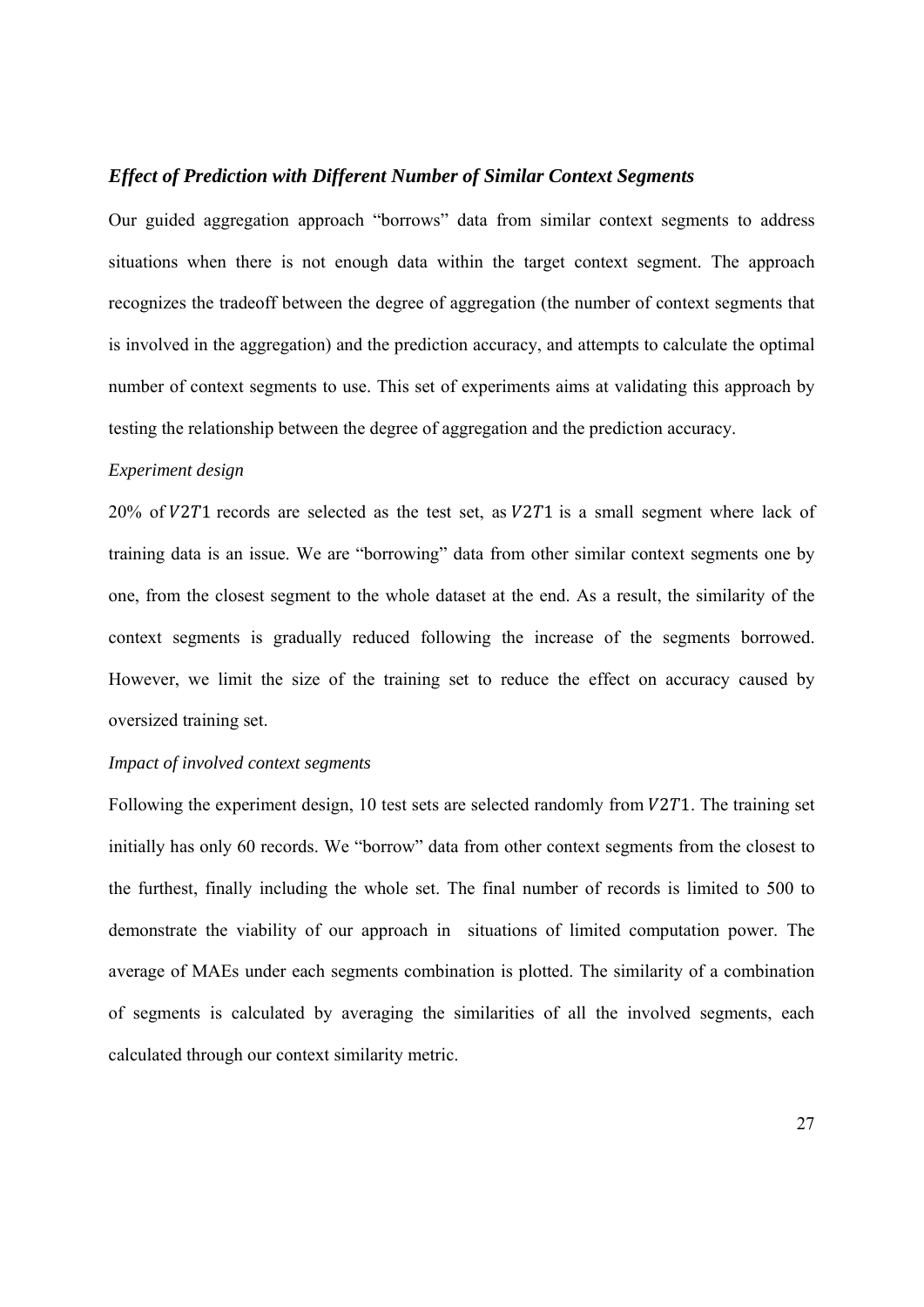As seen in Fig. 5, using the remaining records from  $V2T1$  for prediction results in a large MAE due to insufficient data in the training set. When we start to "borrow" data from other similar context segments, MAE decreases, indicating an increase in the prediction accuracy. It reaches a minimum value and then it increases again as data from other segments is added, reducing the average similarity of the combination of context segments. This result indicates that extra data from most similar context segments can improve the prediction accuracy. However, if the similarity becomes too low, then the prediction accuracy is not very good either. Fig. 5 shows a slow downturn after the minimum point, which is somehow unexpected and warrants future study. We would suggest considering the balance of the quantity of training data and the prediction accuracy in practice.

[Insert Figure 5 here]

Figure 5. Relationship between quantity of segments and accuracy

Fig. 6 and Fig. 7 show the changes of prediction accuracy and coverage following the increase of the quantity of segments with a controlled training size. Following the increase of similar segments, the training size increases, and the accuracy and the coverage are becoming better as well. At the point of "3segments" (meaning that the 3 similar segments are added), it reaches the controlled size, and the accuracy becomes the best among all the candidates, while the coverage reaches the peak as well. From this point onwards, the relatively small coverage is mainly due to the control of the training size to 500 records.

[Insert Figure 6 here]

Figure 6. Average MAE with increasing segments

[Insert Figure 7 here]

Figure 7. Average coverage with increasing segments

28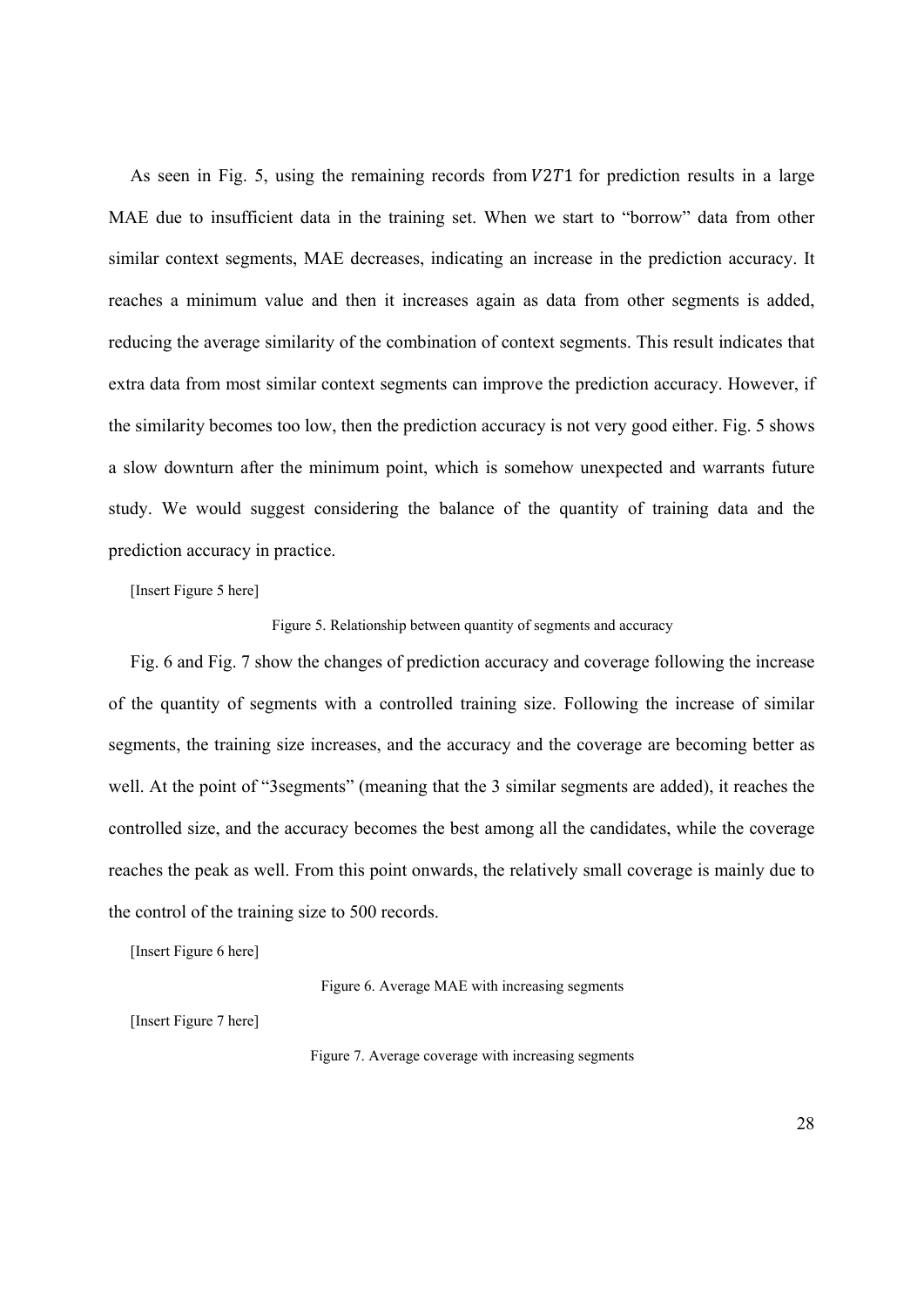#### *Effect of Prediction considering Context Similarity as Weight*

A further use of our context similarity metric would be to value the distance between the active context segment and the other context segments which participate in the recommendation. Thus, this set of experiments will focus on testing whether using context similarity as weight in the prediction formula can improve the accuracy of prediction.

#### *Experiment design*

We follow the design of the second set of experiments, and select  $20\%$  records from  $V2T1$  as test set, and all data from *CloseSegments* and *FarSegments* as two training sets. However, in this set of experiments we use context similarity as weight for prediction. The prediction formula is based on extending the CF prediction function as follows:

Suppose we are predicting the rating  $r$  that user  $u$  will provide for item  $i$  under the context segment *c*. The rating  $r_{u,i}$  is calculated by:

$$
r_{u,i} = \bar{r}_u + k \cdot w \cdot \sum_{c' \in C} \sum_{u' \in U} sim(u, u') \times (r_{u',i} - \overline{r_{u'}}) \times sim(c, c') \tag{9}
$$

There are two normalizing factors in the formula, k and w,  $k = 1/\sum_{u' \in U} sim(u, u')$ .  $sim(u, u')$  is the similarity between user u and the other user u' who has provided ratings in the same context segment, in our case, in the context segment of  $c$ . The second normalizing factor (or the weight calculated from similarities of the segments) is  $w = 1/\sum_{c \in \mathcal{C}} \sin(c, c')$  where  $sim(c, c')$  is the similarity between context segment c and another segment c'. Here C includes the similar context segments that are involved in the prediction. The more similar the segments, larger the weight and the larger the role that  $(r_{u',i} - \overline{r_{u'}})$  play in prediction.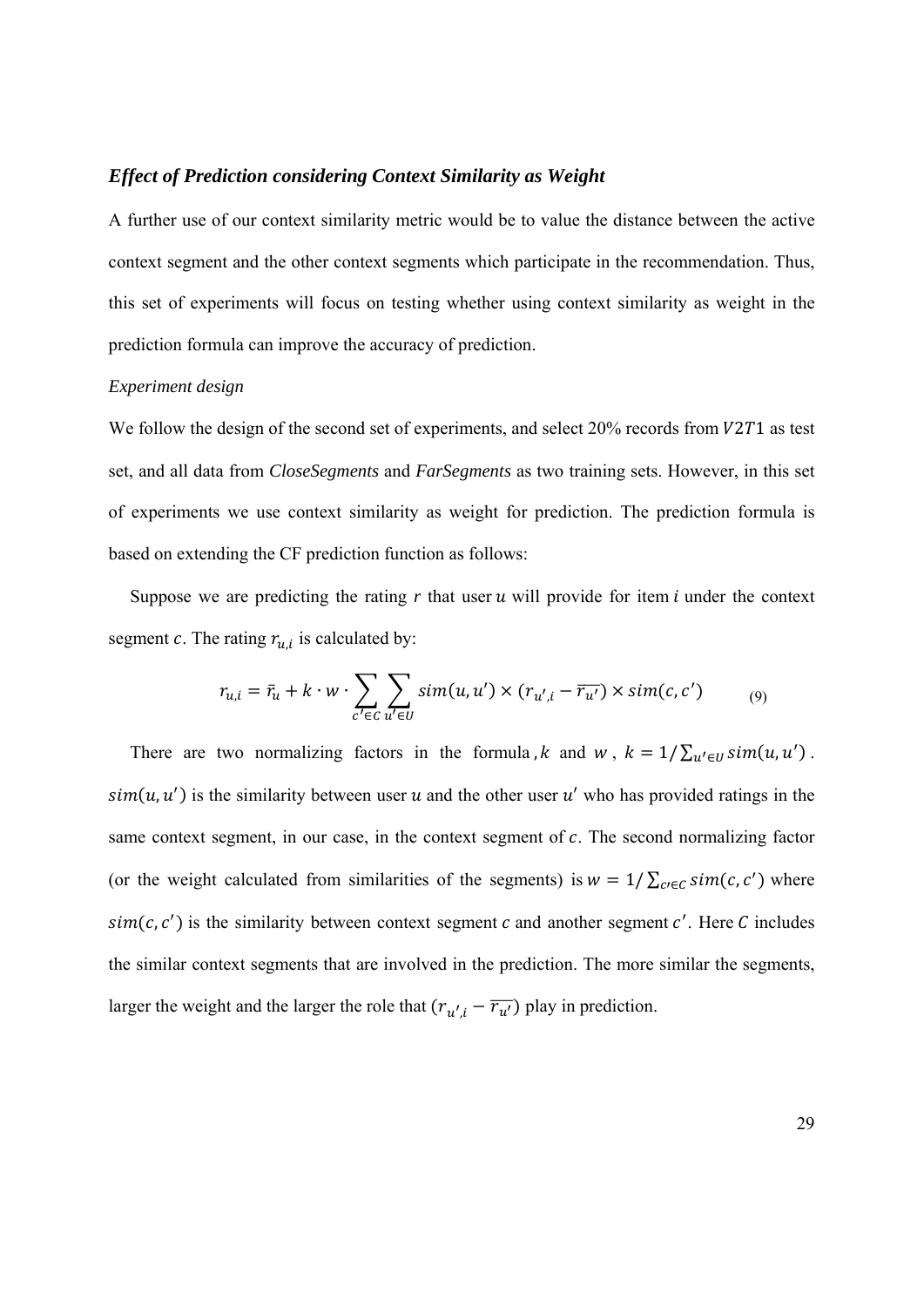#### *Impact of context weight*

We predict the test sets using the *CloseSegments* and *FarSegments* training sets following Equation (9). The results are shown in Fig. 8.

[Insert Figure 8 here]

#### Figure 8. MAEs for testing whether context weight matters

Generally speaking, the MAEs are smaller when considering context similarity as weight than without considering it in final prediction. When we apply T-tests to test whether the MAEs with context similarity weight is smaller than those without it (alternative hypothesis), the *p-values* of both tests are greater than 0.05. Thus, T-tests do not support the conclusion that using context distance as a weight can help improve the accuracy of the prediction, although the average of MAEs with context weight is smaller than those without using context weight in this set of experiments. At the same time, the average of the coverage from the predictions considering context weight is smaller than that from predictions without considering context weight due to the further control of the selection of user neighbors in the former. This is also the area we would like to explore further in order to maximize the use of our context similarity metric and to tune our approach in the future.

## **Related Work**

The majority of research in extended RS discussed earlier addresses multi-criteria RS [1, 2, 22, 26, 28]. To the best of our knowledge, there are three pieces of work which we are aware of reporting work similar to ours.

Chapphannarungsri and Maneeroj [12] have developed a multi-criteria and multi-dimensional recommender system for movie selection. They distribute the overall rating to each criterion as the criteria ratings for the multiple criteria aspect. In the multiple dimensional space, multiple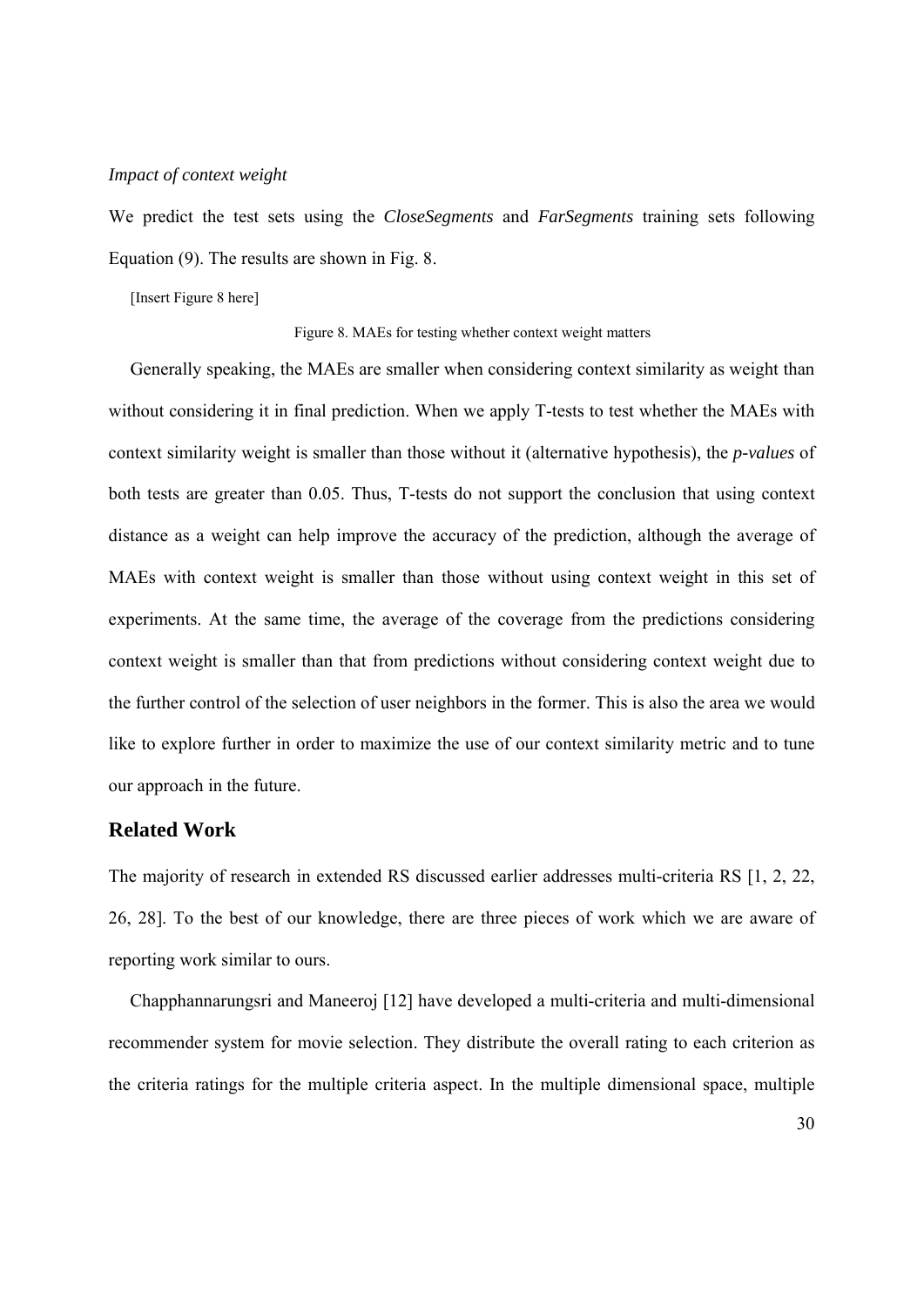linear regression is applied for the multiple context modeling to avoid the data loss problem caused by the reduction-based approach [12]. However, the multiple linear regression is carried out for each user in this paper. When a user has rated a very limited number of movies, the coefficients of each context dimension can be uncertain.

Our context similarity metric can help solve the data scarcity problem caused by reductionbased approach proposed by Adomavicius *et al* [3]. In their work, they point out that once reduction-based approach is applied to preparing the data, this results in a fewer data points in the training set and so the results can be worse compared to predictions based on the whole data set without taking context into consideration. To overcome this problem, they compare the prediction under a certain segment with the one under the whole data set. They keep only the segments that produce better recommendation results (outperforming segments), and the predictions based on those segments are used for the final recommendation. Thus, all segments except the very small ones are enumerated and recommendations based on each are generated and compared to establish which the outperforming ones are.

The process of this enumeration is not satisfactory under conditions of limited computational power. The computation complexity of the calculations for each segment is an issue, since recommendation calculations are quite time-consuming. In our context example with test set from a segment  $V2T1$ , its prediction accuracy is worse than CF prediction as shown in Fig. 6. Thus we have to try other segments. There are different ways to combine segments, such as combining according to *TravelledWith* context dimensions, or according to *VisitWasFor*, or both of them. When all the segments are quite big, the calculation needs to search over the combination of all the possible segments i.e., the target segment and all the segments within its supersets. The time complexity of including segments following this approach is  $O((1 +$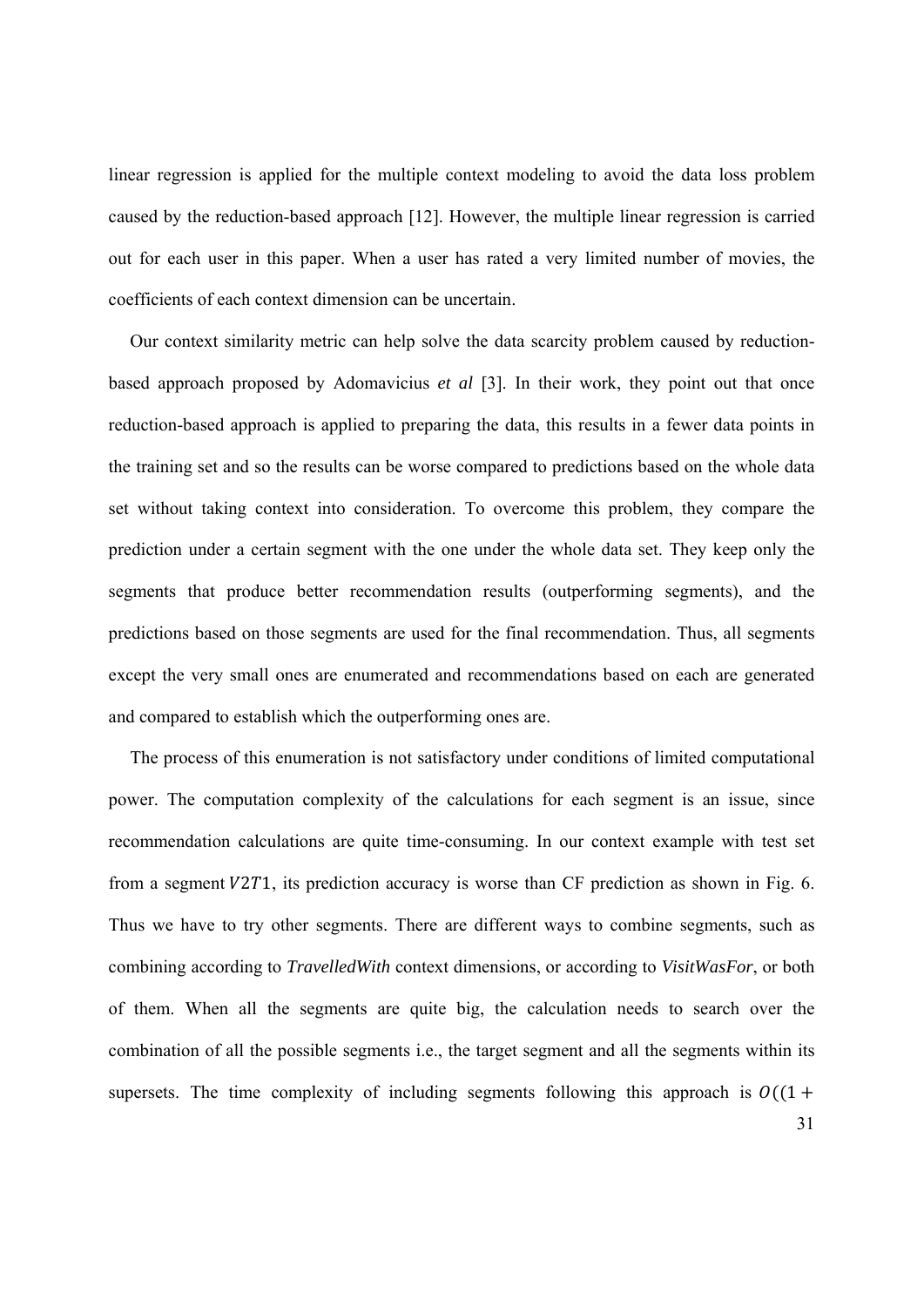$\sum_{i=1}^{n-1} C_{n-1}^i (1 + \sum_{k=1}^{m-1} C_{m-1}^k)$  when there are two context dimensions (one with *n* context values, the other one with  $m$  context values). This compares unfavorably with our approach, where, as stated earlier, the time complexity is linear  $O(n \cdot m)$ . The more context dimensions are involved, the bigger will be the advantage of our approach compared to the unguided one. Empirically, the time that the aggregation process takes in our approach is so short that it can be ignored in comparison with the time of the other processes such as the calculation of user similarity, *etc*. In our particular experiment, the aggregation process takes less than 0.0001s. This is not true for the unguided aggregation approach, where at the initial pass recommendation rankings have to be generated on the basis of each context segment to establish the outperforming ones.

To the best of our knowledge, so far there is only one paper proposing a context similarity metric. Chen [13] presents a context-aware CF recommender system to predict a user's preferences in different context situations. He defines a method to calculate the similarity of context types. The method uses Pearson Correlation between two different context variables with respect to their ratings to compute the relevance of two contexts, and then the similarity returned will be used as weight for recommendation prediction [13]. This method requires a significant number of ratings by users who have rated the same items under different context segments. Thus it does not suit some datasets, such as our rating dataset. The number of the people who rate the same hotel at least twice under different contextual dimensions is too limited to calculate the context similarity. This is also the reason why we do not compare their metric with ours.

## **Discussion and Conclusion**

32 This paper presents our novel approach to incorporating context in multi-criteria RS, which has resulted in a recommendation method covering both criteria and context dimensions. To address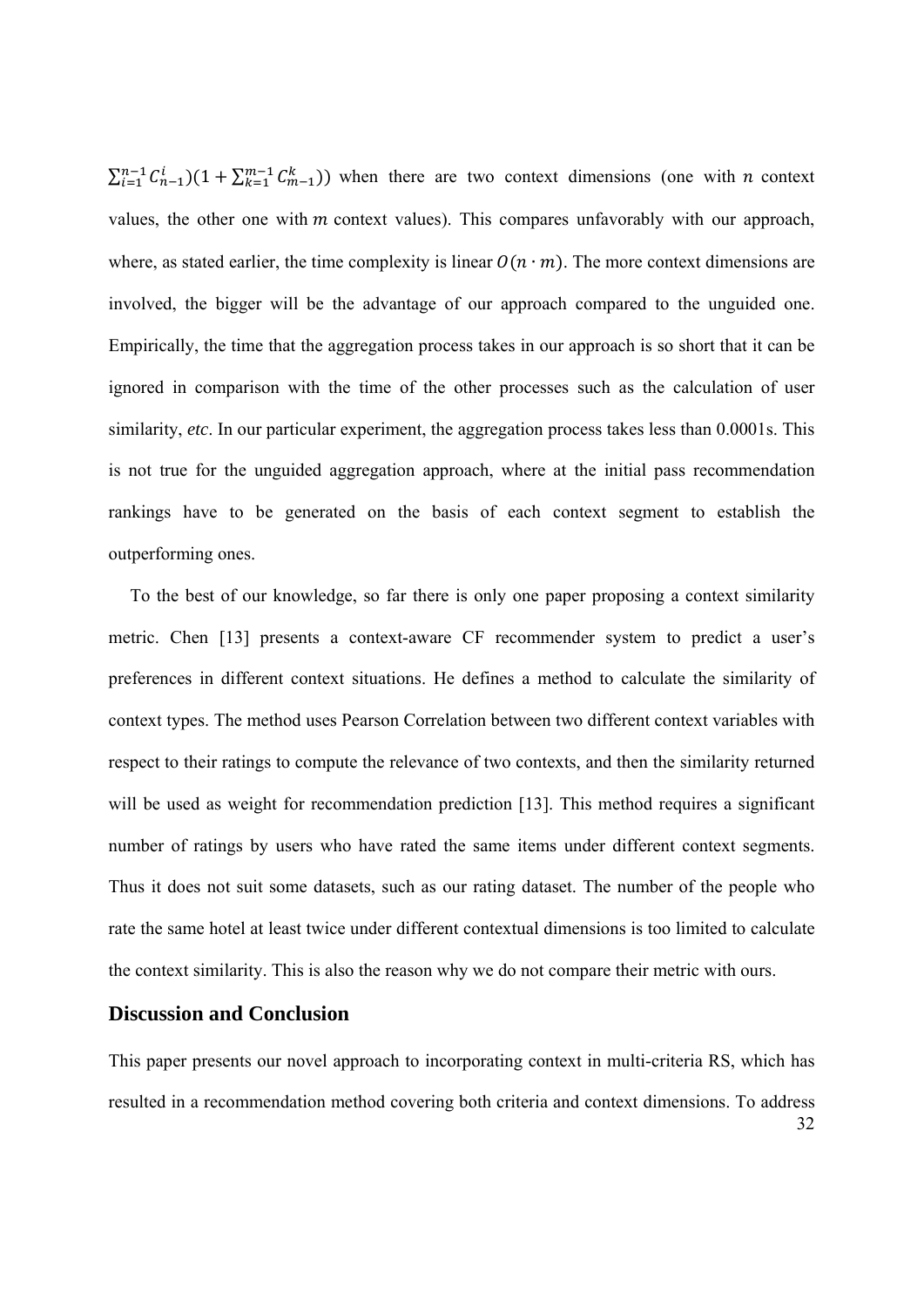the potential problem of scarcity of data encountered by existing reduction-based approaches, we introduce a metric for calculating context similarity within multi-dimensional context spaces. To measure similarity between ordinal and scale values we use the inverse of normalized distance, for categorical context values we first have to structure the context dimension by combining two clustering techniques and concept specialization taxonomy, producing a context specialization hierarchy. This allows us to use simple metrics such as the number of specialization links between the concepts as reported here, or the size of the concept difference calculated using description logic as detailed elsewhere [7]. Extending context similarity to multiple context dimensions allows its use for guiding the process of aggregating ratings from similar context segments when there is insufficient data under the target segment. Our aggregation approach can be used to extend any traditional recommendation algorithm. In this paper we have illustrated this by extending memory-based CF, demonstrating the improvement in accuracy brought about by our extension through a number of experiments using hotel ratings data. The experiments show that (a) using context information produces better recommendations; (b) we can effectively guide aggregation of training data by choosing the most similar context segment; (c) the benefits of aggregating data beyond an "optimal" point decrease since data becomes less relevant; and (d) using context similarity as a weight within the prediction formula does not bring about statistically significant improvement in prediction accuracy.

One of the weaknesses of the approach presented here is that whilst our approach deals with all three types of context dimensions (scale, ordinal and categorical), we experiment only with the most challenging one, the categorical context types. This is due to the lack of the other two types of contextual data in our test set. The other limitation of our approach as described here is estimating the similarity of categorical context values through the simple measure of counting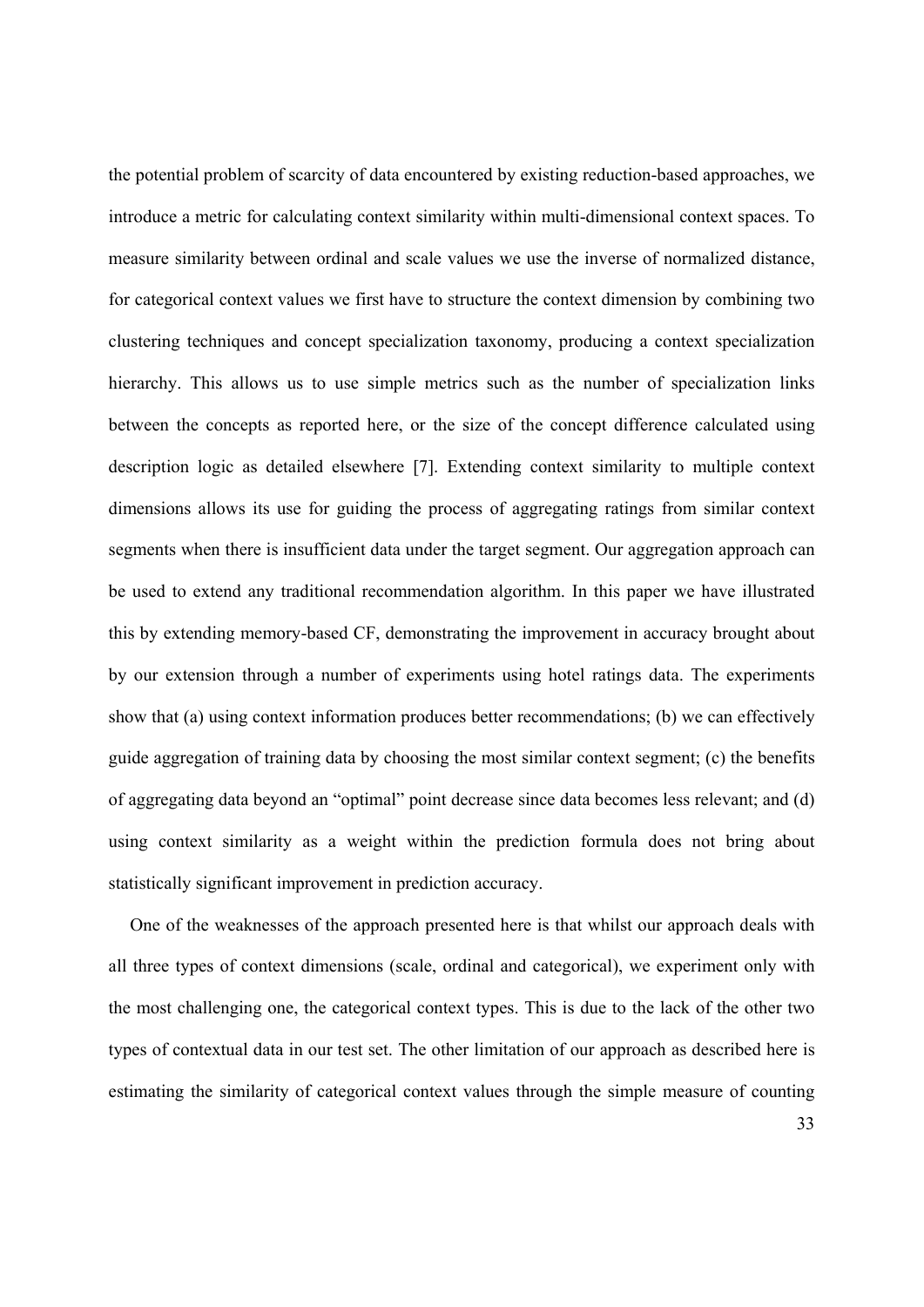specialization edges in a context taxonomy. This makes our similarity estimate dependent on the degree of granularity of the concept taxonomy. In our future work we are planning to use semantic reasoning instead for measuring the similarity of categorical context values.

The area of research in multi-criteria and multidimensional recommender systems is to be

developed further, and the way in which models and processes are integrated within the

recommender systems is to be carefully considered within our further research plans.

## **REFERENCES**

1. Adomavicius, G. and Kwon, Y. New recommendation techniques for multicriteria rating systems. *IEEE Intelligent Systems*, 2007,48-55.

2. Adomavicius, G.; Manouselis, N.; and Kwon, Y. Multi-criteria recommender systems. In R. Francesco, R. Lior, S. Bracha, and B.K. Paul (eds.), *Recommender Systems Handbook*. New York: Springer, 2011, pp. 769-803.

3. Adomavicius, G.; Sankaranarayanan, R.; Sen, S.; and Tuzhilin, A. Incorporating contextual information in recommender systems using a multidimensional approach*. ACM Transactions on Information Systems* (*TOIS*)*,* 23, 1 (2005), 103-145.

4. Adomavicius, G. and Tuzhilin, A. Toward the next generation of recommender systems: a survey of the state-of-the-art and possible extensions*. IEEE Transactions on Knowledge and Data Engineering*, 17, 6 (2005), 734-749.

5. Ahn, H.J. Utilizing popularity characteristics for product recommendation*. International Journal of Electronic Commerce*, 11, 2 (2007), 59-80.

6. Anand, S.S. and Mobasher, B. Intelligent techniques for web personalization. In B. Mobasher and S.S. Anand (eds.), *Intelligent Techniques for Web Personalization*. Berlin: Springer, 2005, pp.1-36.

7. Baader, F. and Nutt, W. Basic description logics. In F. Baader, D. L. McGuinness, D. Nardi, and P.F. Patel-Schneider (eds.), *The Description Logic Handbook: Theory, Implementation, and Applications*. London: Cambridge University Press, 2003, pp. 43-90.

8. Balabanović, M. and Shoham, Y. Fab: content-based, collaborative recommendation. *Communications of the ACM*, 40, 3 (1997), 66-72.

9. Belton, V. and Stewart, T.J. Multiple criteria decision analysis - an integrated approach. Massachusetts: Kluwer Academic Publisher, 2002.

10. Breese, J.S.; Heckerman, D.; and Kadie, C. Empirical analysis of predictive algorithms for collaborative filtering. *Proceedings of the 14th Conference on Uncertainty in Artificial Intelligence*. San Francisco: Morgan Kaufmann, 1998, pp.43-52.

11. Burke, R. Hybrid recommender systems: survey and experiments*. User Modeling and User-Adapted Interaction*, 12, 4 (2002), 331-370.

12. Chapphannarungsri, K. and Maneeroj, S. Combining multiple criteria and multidimension for movie recommender system. *Proceedings of the International Multiconference of Engineers and Computer Scientists*. Hong Kong: Newswood Limited, 2009.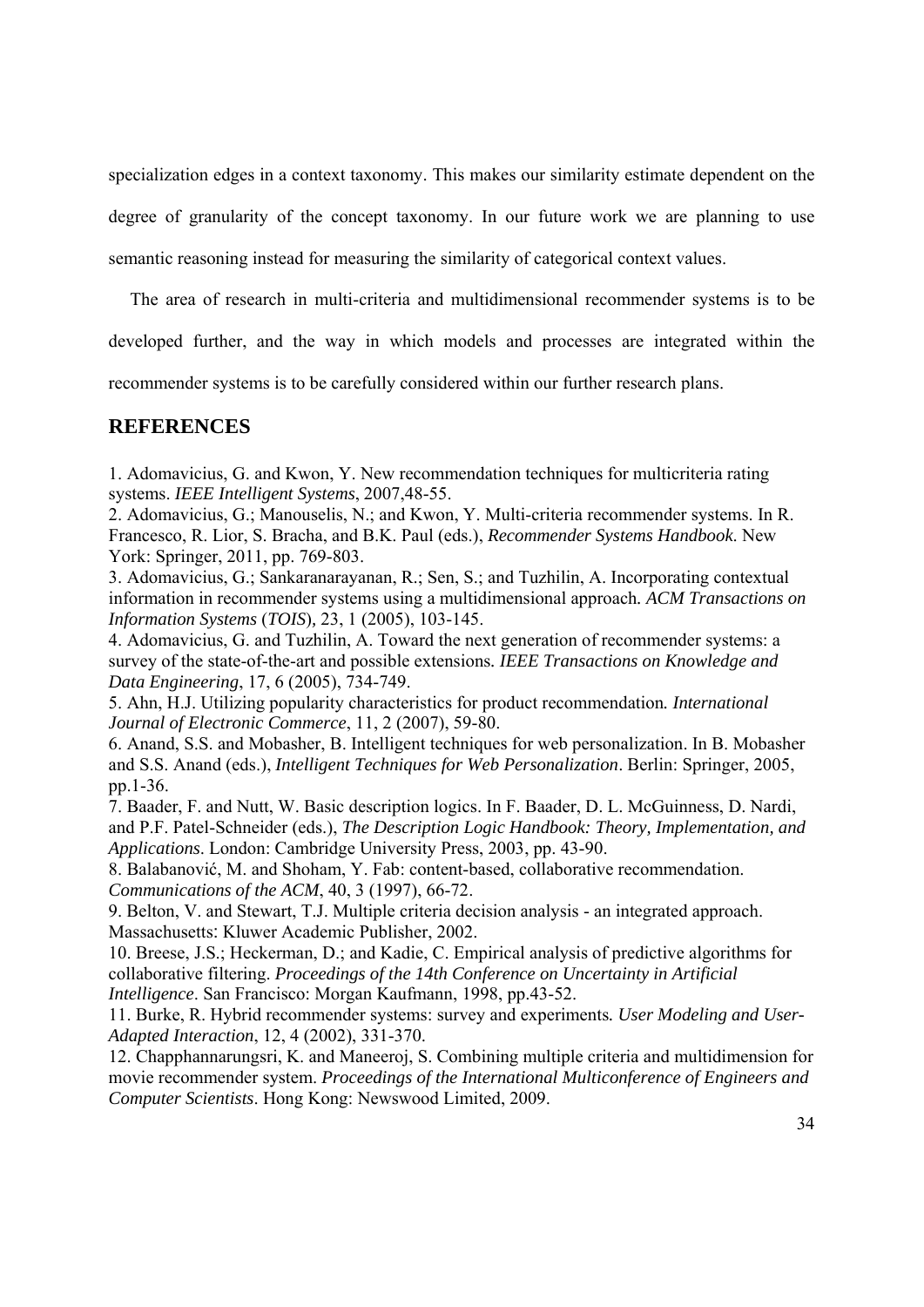13. Chen, A. Context-aware collaborative filtering system: predicting the user's preference in the ubiquitous computing environment. *Location- and Context-Awareness.* Berlin: Springer , 2005, pp.244-253.

14. D.Manning, C.; Raghavan, P.; and Schutze, H. *An Introduction to Information Retrieval.*  London: Cambridge University Press, 2009.

15. Dey, A.K. Understanding and using context. *Personal and Ubiquitous Computing*, 5, 1 (2001), 4-7.

16. Gorgoglione, M.; Panniello, U.; and Tuzhilin, A. The effect of context-aware recommendations on customer purchasing behavior and trust*. The 5th ACM Conference on Recommender Systems*. New York: ACM Press, 2011. pp.85-92.

17. Herlocker, J.L.; Konstan, J.A.; Terveen, L.G.; and Riedl, J.T. Evaluating collaborative filtering recommender systems*. ACM Transactions on Information Systems*, 22, 1 (2004). 5-53. 18. Jannach, D.; Zanker, M.; Felfernig, A.; and Friedrich, G. *An Introduction to Recommender Systems*. London: Cambridge University Press, 2011.

19. Karta, K. *An investigation on personalized collaborative filtering for web service selection*. 2005.

20. Kim, K. and Ahn, H. Collaborative filtering with a user-item matrix reduction technique. *International Journal of Electronic Commerce*, 16, 1 (2011), 107-128.

21. Kwon, O. and Kim, M. MyMessage: case-based reasoning and multicriteria decision making techniques for intelligent context-aware message filtering*. Expert Systems with Applications*, 27, 3 (2004), 467-480.

22. Lakiotaki, K.; Matsatsinis, N.F.; and Tsoukiàs, A. Multi-criteria user modeling in recommender systems*. IEEE Intelligent Systems*, 26, 2 (2011), 64-76.

23. Leimstoll, U. and Stormer, H. Collaborative recommender systems for online shops. *Proceedings or the 13th Americas Conference on Information Systems*. New York: Curran Associates, Inc, 2007.

24. Lieberman, H. and Selker, T. Out of context: computer systems that adapt to, and learn from, context*. IBM Systems Journal*, 39, 3&4 (2000), 617-632.

25. Lilien, G.L.; Kotler, P.; and Moonrthy, S.K. *Marketing Models*. New Jersey: Prentice Hall, 1992.

26. Liu, L.; Mehandjiev, N.; and Xu, D-L. Multi-criteria service recommendation based on user criteria preferences. *The 5th ACM Conference on Recommender Systems.* New York: ACM Press, 2011, pp. 77-84.

27. Liu, L.; Mehandjiev, N.; and Xu, D-L. Using contextual information for service recommendation. *The 44th Hawaii International Conference on System Sciences*. Washington, DC: IEEE CS Press, 2010.

28. Manouselis, N. and Costopoulou, C. Analysis and classification of multi-criteria recommender systems. *World Wide Web*, 10, (2007), 415-441.

29. Matsuo, Y.; Hamasaki, M.; Mori, J.; Takeda, H.; and Hasida, K. Ontological consideration on human relationship vocabulary for FOAF. *Proceedings of the 1st Workshop on Friend of a Friend, Social Networking and Semantic Web*. 2004.

30. McGinty, L. and Smyth, B. Adaptive selection: an analysis of critiquing and preferencebased feedback in conversational recommender systems*. International Journal of Electronic Commerce*, 11, 2 (2006), 35-57.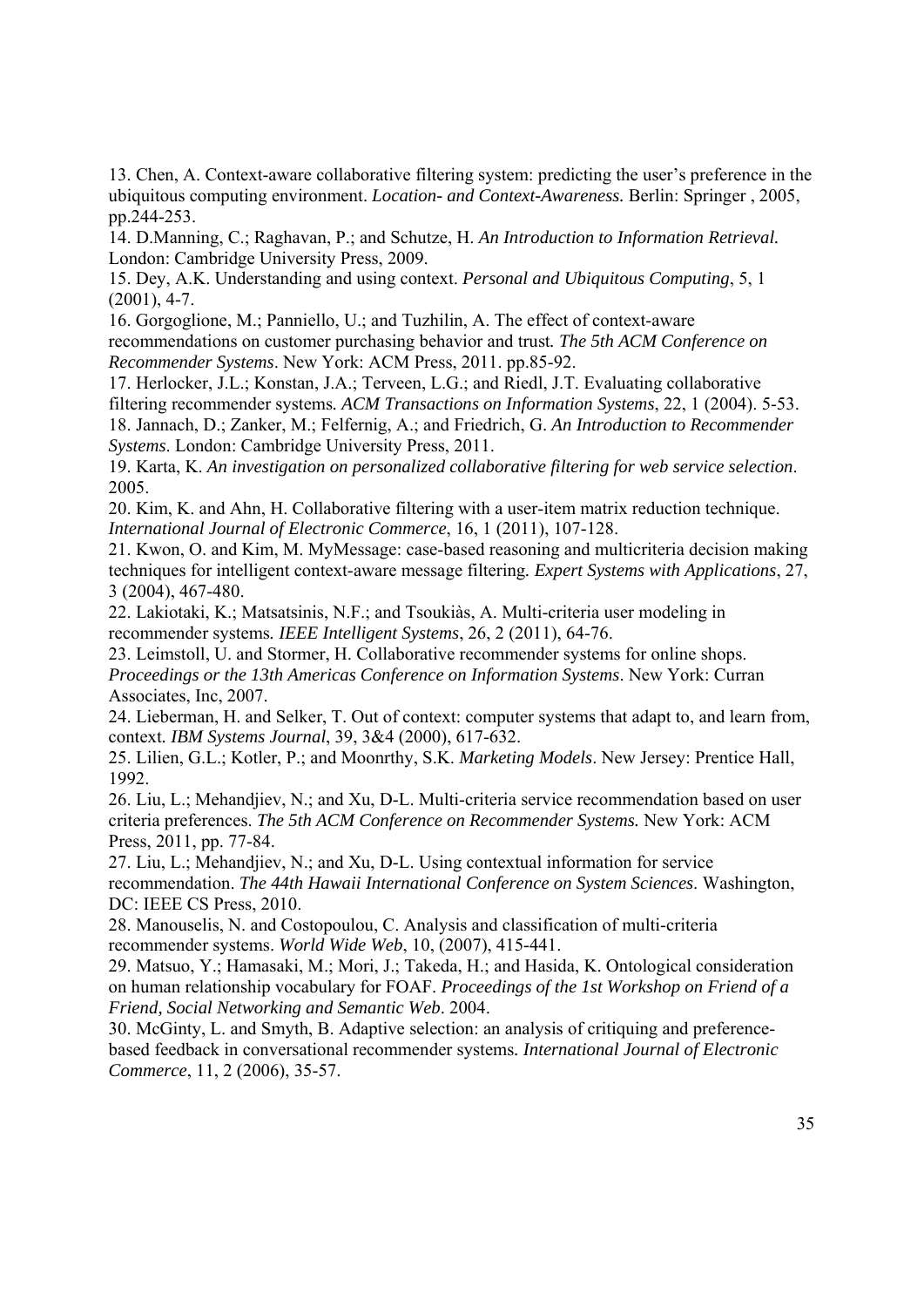31. Nikolaeva, R. and Sriram, S. The moderating role of consumer and product characteristics on the value of customized on-line recommendations*. International Journal of Electronic Commerce*, 11, 2 (2007), 101-123.

32. Palmisano, C.; Tuzhilin, A.; and Gorgoglione, M. Using context to improve predictive modeling of customers in personalization applications*. IEEE transactions on knowledge and data engineering*, 20, 11 (2008), 1535-1549.

33. Panniello, U.; Tuzhilin, A.; Gorgoglione, M.; Palmisano, C.; and Pedone, A. Experimental comparison of pre- vs. post-filtering approaches in context-aware recommender systems. *Proceedings of the third ACM conference on Recommender systems*. New York: ACM Press, 2009, pp.265-268.

34. Polat, H. and Du, W. Privacy-preserving collaborative filtering*. International Journal of Electronic Commerce*, 9, 4 (2005), 9-35.

35. Resnick, P.; Iacovou, N.; Suchak, M.; Bergstrom, P.; and Riedl, J. GroupLens: an open architecture for collaborative filtering of netnews. *Proceedings of ACM 1994 Conference on Computer Supported Cooperative Work*. New York: ACM Press, 1994, pp.175-186.

36. Saaty, T.L. Decision making with the analytic hierarchy process*. International Journal of Services Sciences*, 1, 1 (2008), 83 - 98.

37. Sampson, S.E. and Froehle, C.M. Foundations and implications of a proposed unified services theory*. Production and Operations Management*, 15, 2 (2006), 329-343.

38. Sarwar, B.; Karypis, G.; Konstan, J.; and Reidl, J. Item-based collaborative filtering recommendation algorithms. *Proceedings of the 10th international conference on World Wide Web.* New York: ACM Press, 2001, pp.285 - 295.

39. Schafer, J.B.; Konstan, J.A.; and Riedl, J. E-commerce recommendation applications. *Data Mining and Knowledge Discovery*, 5, (2001), 115-153.

40. Schilit, B.; Adams, N.; and Want, R. Context-aware computing applications. *1st International Workshop on Mobile Computing Systems and Applications*. New York: ACM Press, 1994, pp. 85-90.

41. Shani, G. and Gunawardana, A. Evaluating recommendation systems. *Recommender Systems Handbook*, New York: Springer, 2011, pp.257-297.

42. Shardanand, U. and Maes, P. Social information filtering: algorithms for automating "word of mouth". *Proceedings of the SIGCHI conference on Human factors in computing systems*. New York: ACM Press, 1995, pp.210-217.

43. Stewart, K.J. and Malaga, R.A. Contrast and assimilation effects on consumers' trust in internet companies*. International Journal of Electronic Commerce*, 13, 3 (2009), 71-93.

44. Symeonidis, P.; Nanopoulos, A.; Papadopoulos, A.N.; and Manolopoulos, Y.

Collaborative recommender systems: combining effectiveness and efficiency*. Expert Systems with Applications*, 34, 4 (2008), 2995-3013.

45.Wille, R. Formal concept analysis as mathematical theory of concepts and concept hierarchies. In B. Ganter, G. Stumme and R. Wille (eds.), *Formal Concept Analysis. Foundations and Applications*. Berlin: Springer, 2005, pp. 1-33.

46. Zhang, Y.; Zhuang, Y.; Wu, J.; and Zhang, L. Applying probabilistic latent semantic analysis to multi-criteria recommender system*. AI Communications*, 22, 2 (2009), 97-107.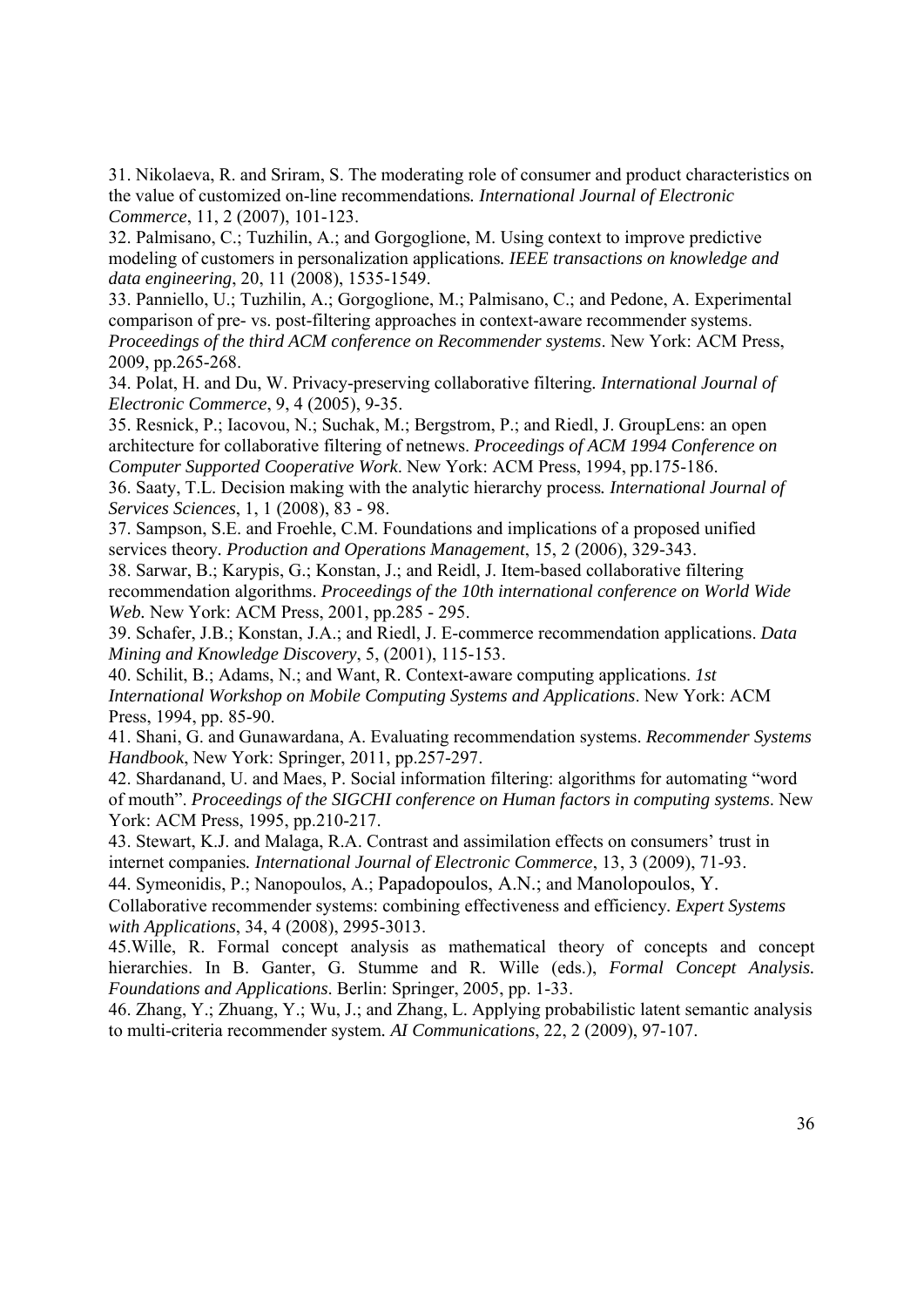## **Figures and Tables**



Figure 1. Travelled With Context Hierarchy Structure Figure 2. VisitWasFor context structure

Fig. 1 is mentioned in Page 16. It presents the hierarchy structure of TravelledWith context in this paper. Fig. 2 is mentioned in Page 17. It shows VisitWasFor context hierarchy structure.



Figure 3. MAEs for testing the impact of context

|                              | TrainV2T2 (2983) | Train MostData (3200) |  |  |  |
|------------------------------|------------------|-----------------------|--|--|--|
| Mean                         | 0.78607          | 0.9021                |  |  |  |
| Variance                     | 9.06979E-05      | 0.000580758           |  |  |  |
| <b>Observations</b>          | 10               | 10                    |  |  |  |
| Hypothesized Mean Difference | $\theta$         |                       |  |  |  |
| df                           | 12               |                       |  |  |  |
| t Stat                       | -14.15994676     |                       |  |  |  |

Table 1. T-Test from Training V2T2 and Training set *MostData*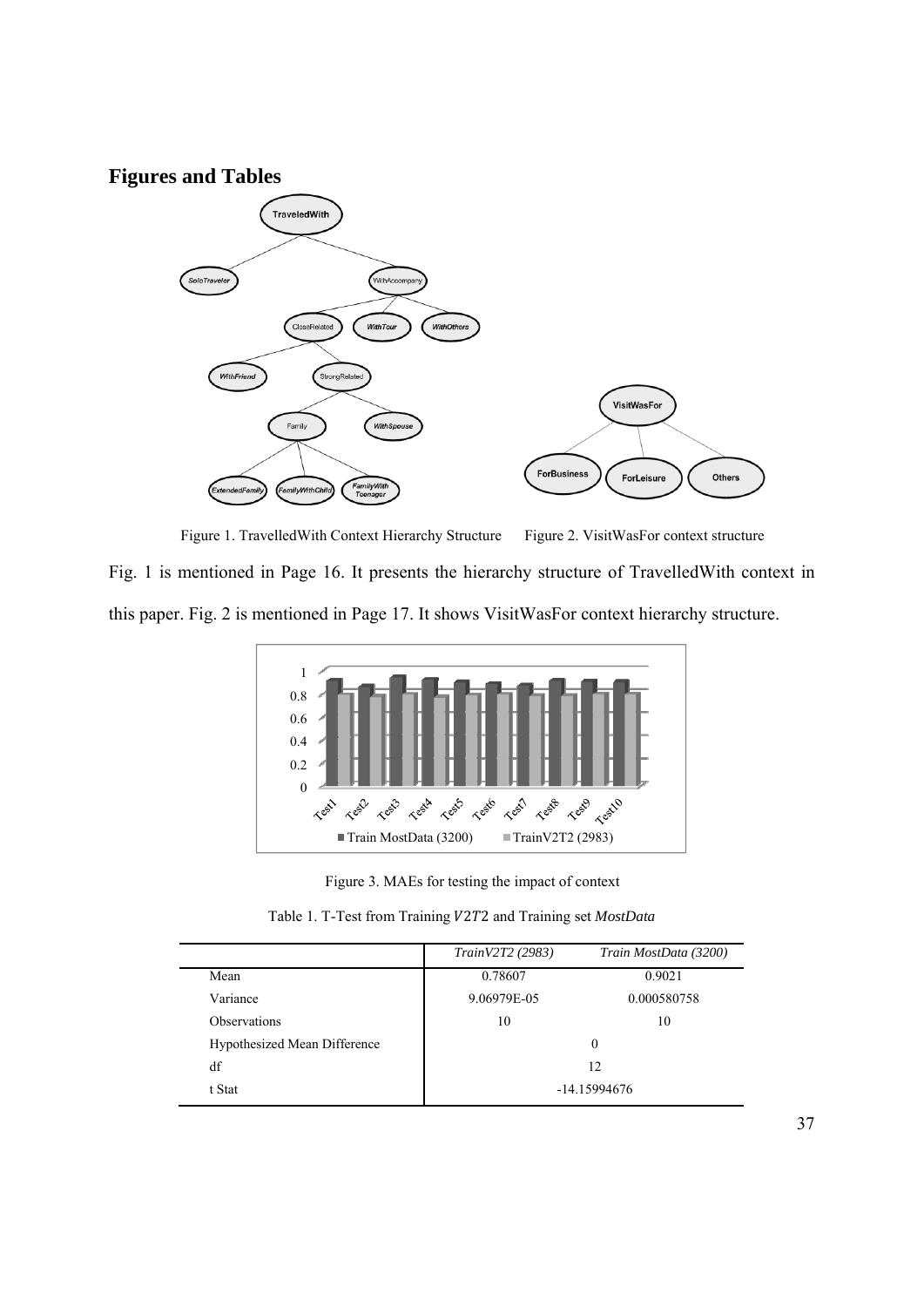| $P(T \le t)$ one-tail | 3.74928E-09 |
|-----------------------|-------------|
| t Critical one-tail   | 1.782287548 |
| $P(T \le t)$ two-tail | 7.49856E-09 |
| t Critical two-tail   | 2.178812827 |

Table 1 and Fig. 3 are the results of the first experiment, which is testing whether there is a

|  |  | positive impact of context in predictions. And both of them are discussed in Page 29. |  |  |  |
|--|--|---------------------------------------------------------------------------------------|--|--|--|
|  |  |                                                                                       |  |  |  |



Figure 4. MAEs for testing whether the inclusion of similar context segments produces more accurate prediction

|                              | CloseSegments | FarSegments |  |  |
|------------------------------|---------------|-------------|--|--|
| Mean                         | 0.739423      | 1.392064    |  |  |
| Variance                     | 0.042397      | 0.229461    |  |  |
| <b>Observations</b>          | 10            | 8           |  |  |
| Hypothesized Mean Difference | $\theta$      |             |  |  |
| df                           | 9             |             |  |  |
| t Stat                       | $-3.5969$     |             |  |  |
| $P(T \le t)$ one-tail        | 0.002888      |             |  |  |
| t Critical one-tail          | 1.383029      |             |  |  |
| $P(T \le t)$ two-tail        | 0.005776      |             |  |  |
| t Critical two-tail          | 1.833113      |             |  |  |
|                              |               |             |  |  |

Table 2. T-Test from Training CloseSegments and Training FarSegments

Table 2 and Fig. 4 are the results of the second set of experiments, which test whether closer context segments matter in prediction. Table 2 and Fig. 4 are mentioned in Page 31.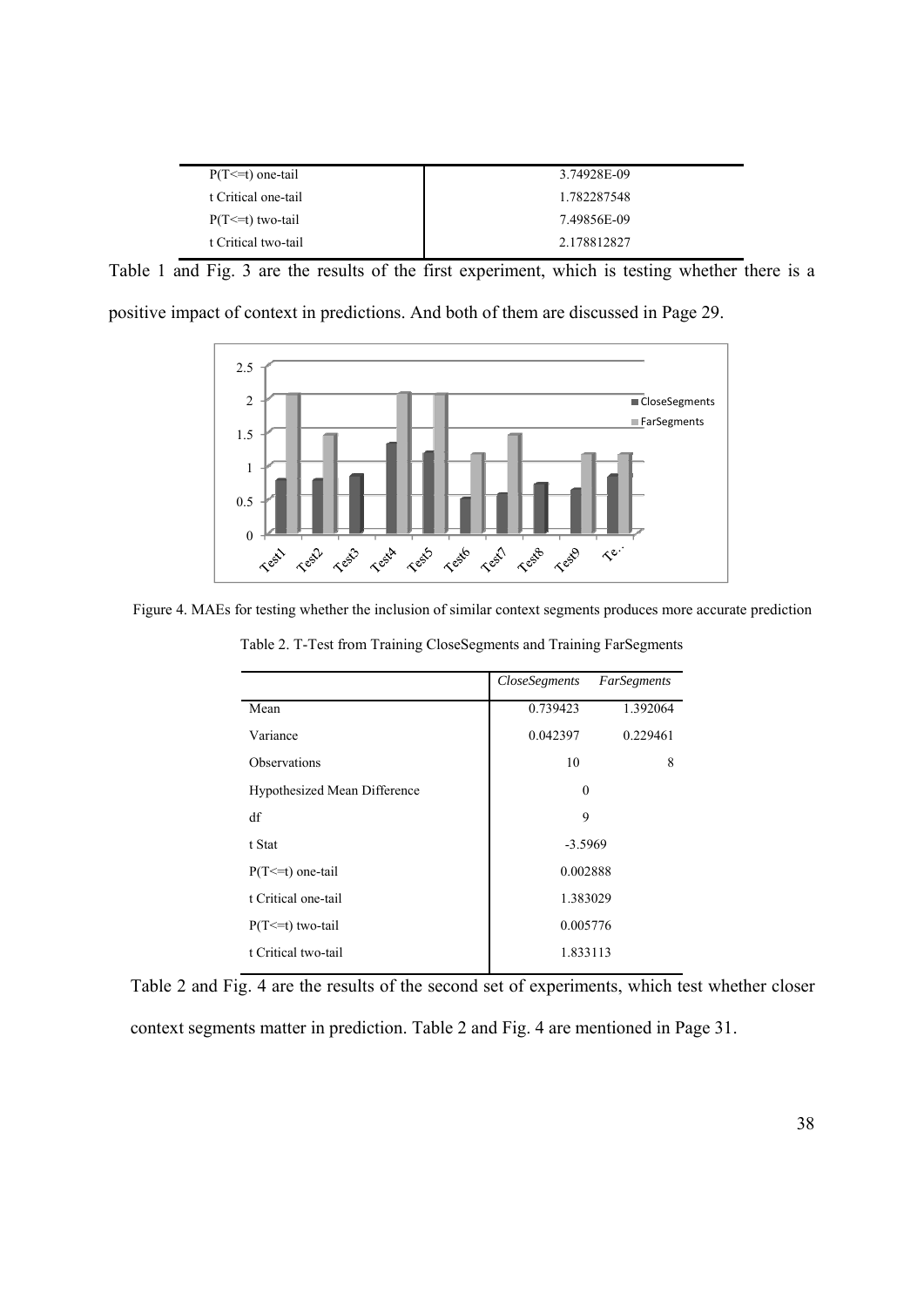

Figure 5. Relationship between quantity of segments and accuracy

Fig. 5 is mentioned in Page 33. It shows the changes of prediction accuracy by increasing the quantity of "borrowed" similar context segments.



Figure 6. Average MAE with increasing segments Figure 7. Average coverage with increasing segments Fig. 6 and Fig. 7 demonstrate the changes of the prediction accuracy and coverage following adding up segment one by one from closest to the final whole set with the limit of computation power. They are first mentioned in Page 34.



Figure 8. MAEs for testing whether context weight matters

Fig. 8 is discussed in Page 35, as the results of the fourth set of experiment, which tests whether considering context weight in prediction can improve the prediction accuracy or not.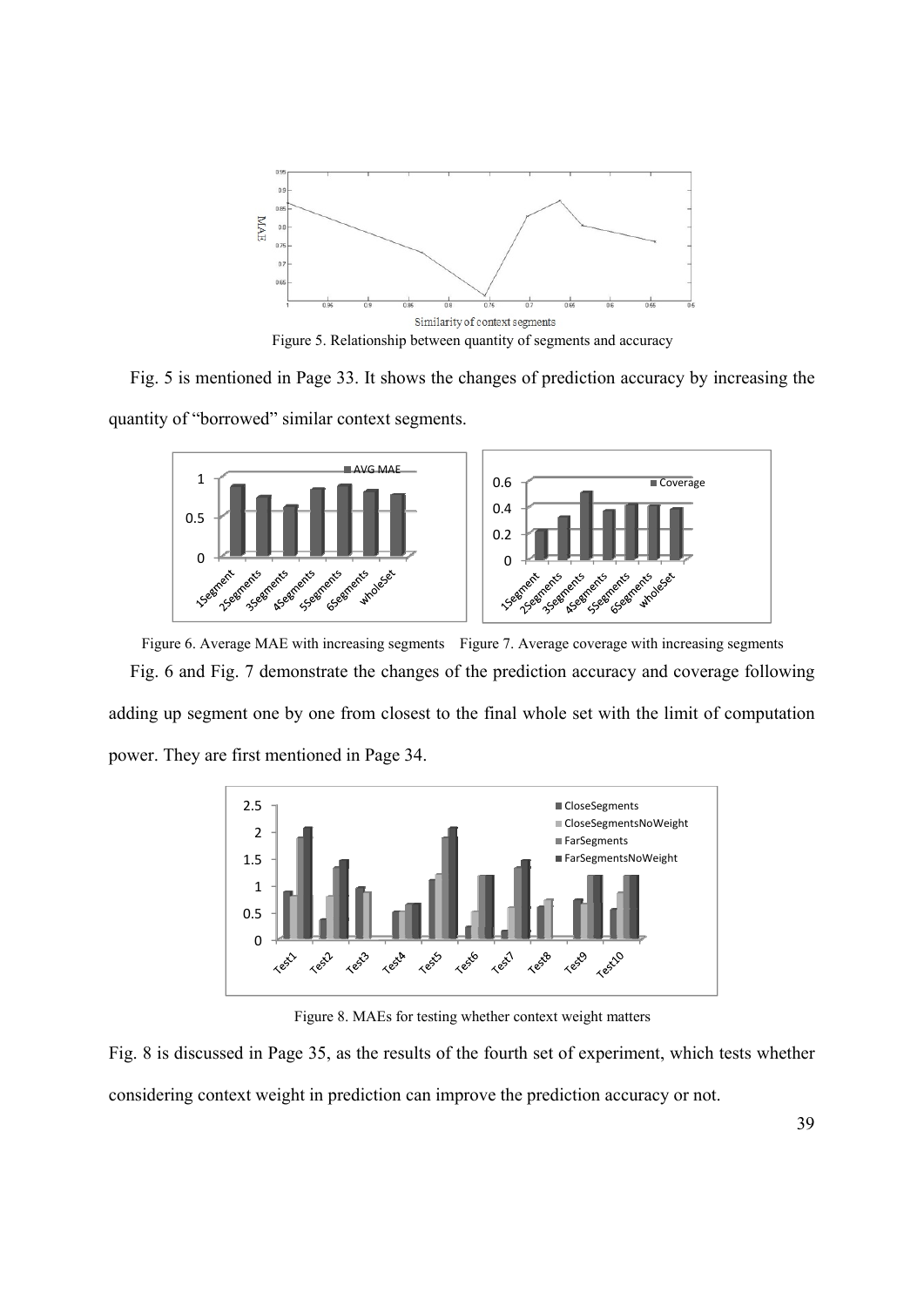## **Appendix**

|                     | Solo          | Spouse   | Friend         | WithChild      | With-<br>Teenager | Extended    | Tour           | Others   |
|---------------------|---------------|----------|----------------|----------------|-------------------|-------------|----------------|----------|
| Solo                | 9             | 5.75     | 6.25           | 3.75           | 3.75              | 4.25        | 5.375          | 4.428571 |
| Spouse              | 5.75          | 9        | 4.875          | 6              | 6.125             | 5.375       | 4.571429       | 4.142857 |
| Friend              | 6.25          | 4.875    | 9              | 4.25           | $\overline{4}$    | 4.5         | 6.75           | 5.857143 |
| WithChild           | 3.75          | 6        | 4.25           | 9              | 7.625             | 6.875       | $\overline{4}$ | 4.857143 |
| With-<br>Teenager   | 3.75          | 6.125    | $\overline{4}$ | 7.625          | 9                 | 6.6         | 3.6            | 3.5      |
| Extended-<br>Family | 4.25          | 5.375    | 4.5            | 6.875          | 6.6               | $\mathbf Q$ | 5              | 5.857143 |
| Tour                | 5.375         | 4.571429 | 6.75           | $\overline{4}$ | 3.6               | 5           | 9              | 5.5      |
| Others              | 4.42857<br>л. | 4.142857 | 5.857143       | 4.857143       | 3.5               | 5.857143    | 5.5            | 9        |

The table below shows the average of all the results from our questionnaires.

The figure below is the screenshot of clustering context through FCA technique in Concept Explorer.

| Concept Explorer                                                                                                                                                                                                                                                |                      |              |                       |                 |                  | <b>DECAUTES MANAGER WORK IN 1979</b> COMPANY |  |
|-----------------------------------------------------------------------------------------------------------------------------------------------------------------------------------------------------------------------------------------------------------------|----------------------|--------------|-----------------------|-----------------|------------------|----------------------------------------------|--|
| <b>Files</b>                                                                                                                                                                                                                                                    |                      |              |                       |                 |                  |                                              |  |
| DED Q P?C P-C P-C Update: Clear dependent                                                                                                                                                                                                                       |                      |              |                       |                 | ÷                |                                              |  |
| <b>Document</b><br>Зe                                                                                                                                                                                                                                           | B<br>A               | C            | D                     | E               |                  | G                                            |  |
| P TravelContext<br>$\blacktriangle$                                                                                                                                                                                                                             | Accompany            | Relationship | SharedFamilyBackgroud | ChildrenService | NightOutPriority | Independence                                 |  |
| Solo Traveller<br>₫<br><b>P</b> Context                                                                                                                                                                                                                         |                      |              |                       |                 |                  |                                              |  |
| With Tour<br><b>Q</b> Lattice 1<br><b>With Friend</b>                                                                                                                                                                                                           |                      |              |                       |                 |                  |                                              |  |
| - 2 Lattice 2<br>With Spouse                                                                                                                                                                                                                                    |                      |              |                       |                 |                  |                                              |  |
| $\blacktriangle \cdot \overline{\blacktriangle}$ . And the continuum continuum continuum continuum continuum continuum continuum continuum continuum continuum continuum continuum continuum continuum continuum continuum continuum continuum continuum contin | Family with Child    |              |                       |                 |                  |                                              |  |
| 聖<br>Value<br>Parameter                                                                                                                                                                                                                                         | Family with Teenager |              |                       |                 |                  |                                              |  |
| Show arrow relati don't show<br>With Others<br>险                                                                                                                                                                                                                |                      |              |                       |                 |                  |                                              |  |
| Compressed                                                                                                                                                                                                                                                      | Extended Family      |              |                       |                 |                  |                                              |  |
| 8 <br>Object count<br>⊫<br> 6 <br>Attribute count                                                                                                                                                                                                               |                      |              |                       |                 |                  |                                              |  |
|                                                                                                                                                                                                                                                                 |                      |              |                       |                 |                  |                                              |  |
| 旋                                                                                                                                                                                                                                                               |                      |              |                       |                 |                  |                                              |  |
| $\mathbb U$<br>$\leftarrow$                                                                                                                                                                                                                                     |                      |              |                       |                 |                  |                                              |  |